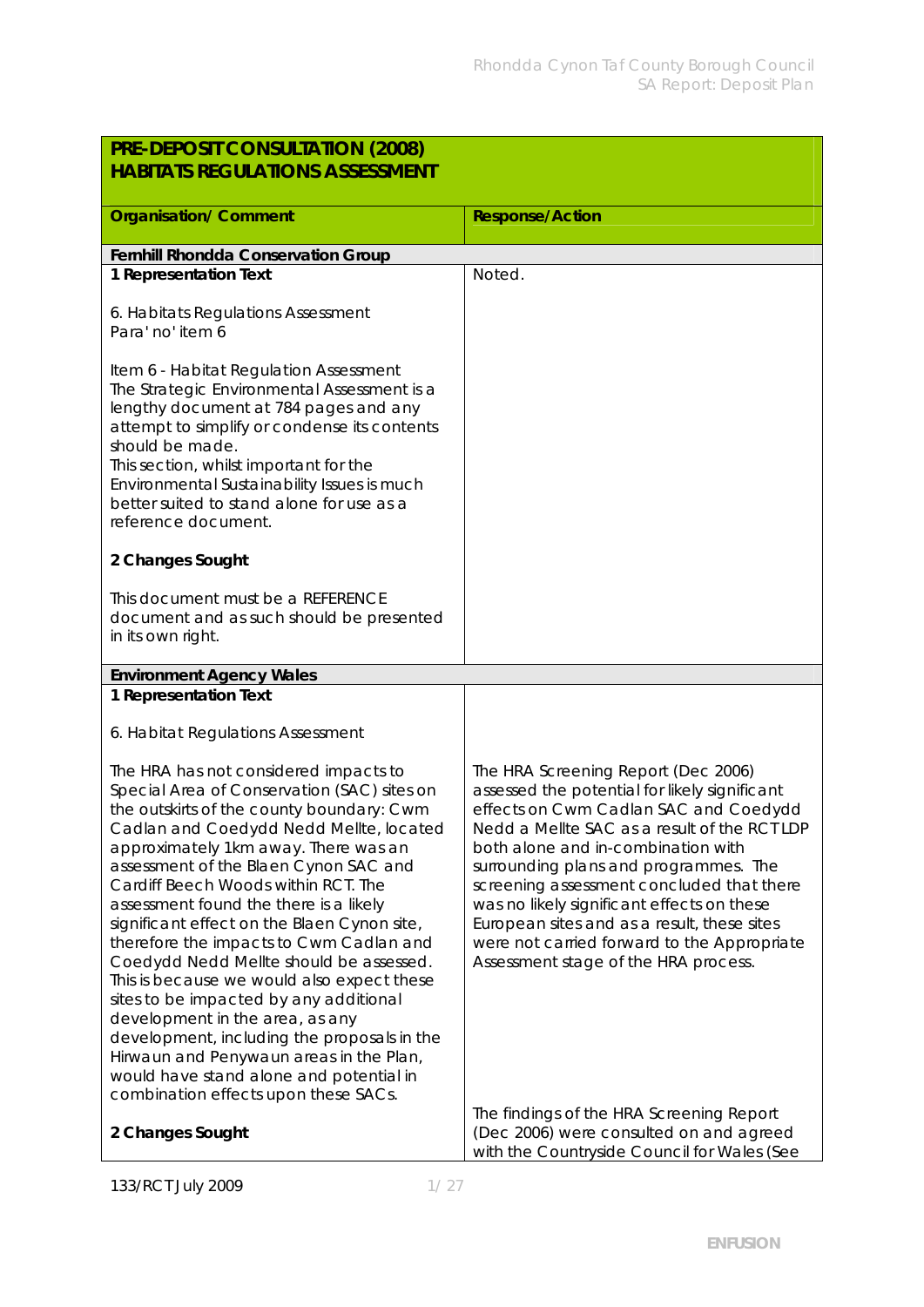| PRE-DEPOSIT CONSULTATION (2008)<br><b>HABITATS REGULATIONS ASSESSMENT</b>                                                                                                                                                                                                                                                                                                                                                                                                                                                                                                                                                                                                                                                                                                                                                                                                                                                                                                                                                                                                                                                                                                                                                                                         |                                                        |
|-------------------------------------------------------------------------------------------------------------------------------------------------------------------------------------------------------------------------------------------------------------------------------------------------------------------------------------------------------------------------------------------------------------------------------------------------------------------------------------------------------------------------------------------------------------------------------------------------------------------------------------------------------------------------------------------------------------------------------------------------------------------------------------------------------------------------------------------------------------------------------------------------------------------------------------------------------------------------------------------------------------------------------------------------------------------------------------------------------------------------------------------------------------------------------------------------------------------------------------------------------------------|--------------------------------------------------------|
| <b>Organisation/ Comment</b>                                                                                                                                                                                                                                                                                                                                                                                                                                                                                                                                                                                                                                                                                                                                                                                                                                                                                                                                                                                                                                                                                                                                                                                                                                      | <b>Response/Action</b>                                 |
| The HRA should assess and consider potential<br>impacts to the Cwm Cadlan and Coedydd<br>Nedd Mellte SAC sites on the outskirts of the<br>county boundary.                                                                                                                                                                                                                                                                                                                                                                                                                                                                                                                                                                                                                                                                                                                                                                                                                                                                                                                                                                                                                                                                                                        | Appendix 1, which accompanies the main<br>AA Report).  |
| The HRA has identified impacts from air<br>quality, any additional development and<br>additional transport emissions within the<br>proximity of the SAC sites that would cause<br>additional impacts upon the SAC features.<br>The Environment Agency has undertaken a<br>review of all EAW consents under the Habitats<br>Directive, and our 'Review of Consents<br>Appropriate Assessments' information can be<br>requested. This provides information on local<br>impacts on the sites and any potential in<br>combination effects.                                                                                                                                                                                                                                                                                                                                                                                                                                                                                                                                                                                                                                                                                                                            |                                                        |
| <b>Countryside Council for Wales</b>                                                                                                                                                                                                                                                                                                                                                                                                                                                                                                                                                                                                                                                                                                                                                                                                                                                                                                                                                                                                                                                                                                                                                                                                                              |                                                        |
| Executive summary<br>Paragraph 0.2<br>We particularly draw your attention to the<br>requirements of regulation 85 of the<br>Regulations and the necessity to<br>demonstrate, after consultation, how the<br>assessment has been amended to take on<br>board the comments made by CCW and,<br>how they are to be incorporated into the<br>plan itself. This amended record of the<br>assessment will then form part of the suite of<br>documents submitted to the inspector. It<br>should also note that where the assessment<br>for particular policies has been deferred to<br>lower tier plans or project implementation, this<br>needs to be clearly justified. In addition, the<br>Assessment should also acknowledge the<br>authority's general duties to have regard to<br>the manner in which the plan would be<br>carried out, and to any conditions or<br>restrictions which could avoid adverse<br>impacts on the European site(s) (Regulation<br>48(6) of the Conservation (Natural Habitats<br>&c) Regulations 1994). Given both of these<br>points, it is clear that the RCT Local<br>Development Plan will need to continue to<br>make reference to the Habitats Regulations<br>regardless of the completion of this element<br>of the HRA process. | Noted, the report has been amended to<br>reflect this. |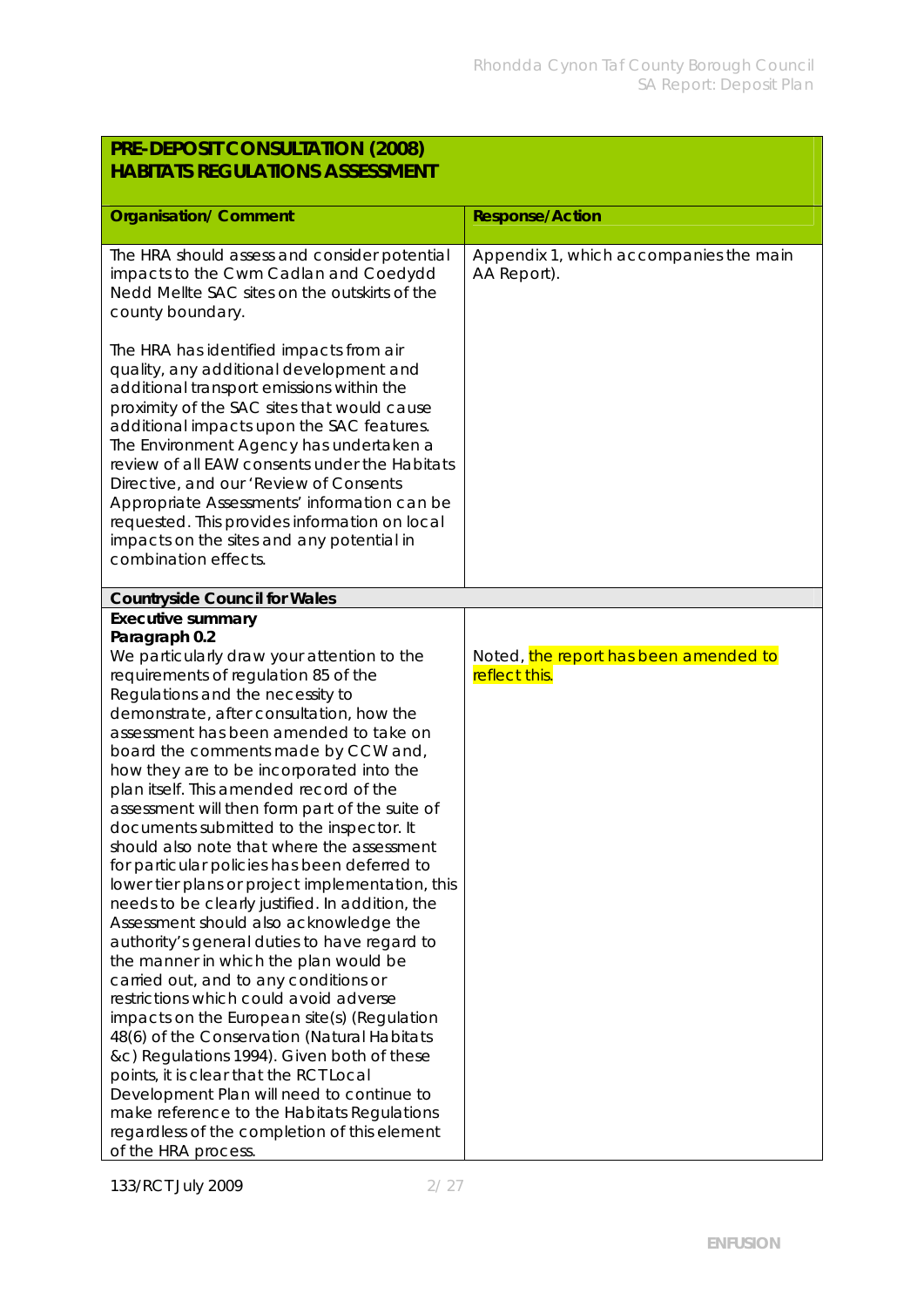| PRE-DEPOSIT CONSULTATION (2008)                                                                                                                                                                                                                                                                                                                                                                                                                                                                                                                                                                                                                                                                                                                                                                                                                                                                                                                                                                                           |                                                                                                                                                                                                                                                                           |  |
|---------------------------------------------------------------------------------------------------------------------------------------------------------------------------------------------------------------------------------------------------------------------------------------------------------------------------------------------------------------------------------------------------------------------------------------------------------------------------------------------------------------------------------------------------------------------------------------------------------------------------------------------------------------------------------------------------------------------------------------------------------------------------------------------------------------------------------------------------------------------------------------------------------------------------------------------------------------------------------------------------------------------------|---------------------------------------------------------------------------------------------------------------------------------------------------------------------------------------------------------------------------------------------------------------------------|--|
| <b>HABITATS REGULATIONS ASSESSMENT</b>                                                                                                                                                                                                                                                                                                                                                                                                                                                                                                                                                                                                                                                                                                                                                                                                                                                                                                                                                                                    |                                                                                                                                                                                                                                                                           |  |
| <b>Organisation/ Comment</b>                                                                                                                                                                                                                                                                                                                                                                                                                                                                                                                                                                                                                                                                                                                                                                                                                                                                                                                                                                                              | <b>Response/Action</b>                                                                                                                                                                                                                                                    |  |
|                                                                                                                                                                                                                                                                                                                                                                                                                                                                                                                                                                                                                                                                                                                                                                                                                                                                                                                                                                                                                           |                                                                                                                                                                                                                                                                           |  |
| 2.0 Method                                                                                                                                                                                                                                                                                                                                                                                                                                                                                                                                                                                                                                                                                                                                                                                                                                                                                                                                                                                                                |                                                                                                                                                                                                                                                                           |  |
| Paragraph 2.3<br>In general, CCW commends RCT on the<br>positive iterative way it has approached the<br>HRA process. We agree with Blaencynon SAC<br>being identified as requiring further<br>appropriate assessment but we are still<br>unclear why some European and<br>international sites outside the County<br>boundary were excluded on the basis of an<br>arbitrary 5km "buffer zone". This is<br>inappropriate and, as illustrated in the<br>evaluation of significant effects on the Cardiff<br>Beech Woods SAC, artificially excludes<br>potential impacts from the Plan on sites<br>considerably further afield. For example, the<br>plan will require additional water resources,<br>some of which may come from designated<br>SAC Rivers such as the Usk and Wye. While we<br>are not suggesting that the screening<br>exercise is repeated, it would be a suitably<br>precautionary approach for the local<br>authority to satisfy itself that there are no<br>impacts on these sites inherent to the plan. | Ruth check with RCT regarding water supply.<br>The findings of the HRA Screening Report<br>(Dec 2006) - including the methodology used<br>for scoping and screening - were consulted<br>on and agreed with CCW (See Appendix 1,<br>which accompanies the main AA Report). |  |
| 3.0 Re-screening of Cardiff Beech Woods<br>SAC.<br>Paragraph 3.3<br>While we agree that, when considered alone,<br>the proposals contained within the RCT LDP<br>are unlikely to have a significant effect<br>through increased recreation pressure on the<br>Cardiff Beech Woods SAC, we feel this is<br>primarily due to the provision of adequate<br>alternatives supported and encouraged by<br>the plans various health, access and<br>biodiversity polices. We do not feel that the<br>distance limitation is a valid justification, as<br>while it states that 49% of recreational visits<br>involve journeys less than 4.7 km, the corollary<br>is that 51% of journeys are over this distance<br>which might include considerable new<br>developments identified in the plan.                                                                                                                                                                                                                                    | Noted, the report has been amended to<br>reflect CCW's comments on the provision of<br>the plan.                                                                                                                                                                          |  |
| Paragraph 3.4<br>There may be in-combination effects relating<br>to recreational impacts on the site from, for                                                                                                                                                                                                                                                                                                                                                                                                                                                                                                                                                                                                                                                                                                                                                                                                                                                                                                            | Noted (Air Quality monitoring in SA/SEA).                                                                                                                                                                                                                                 |  |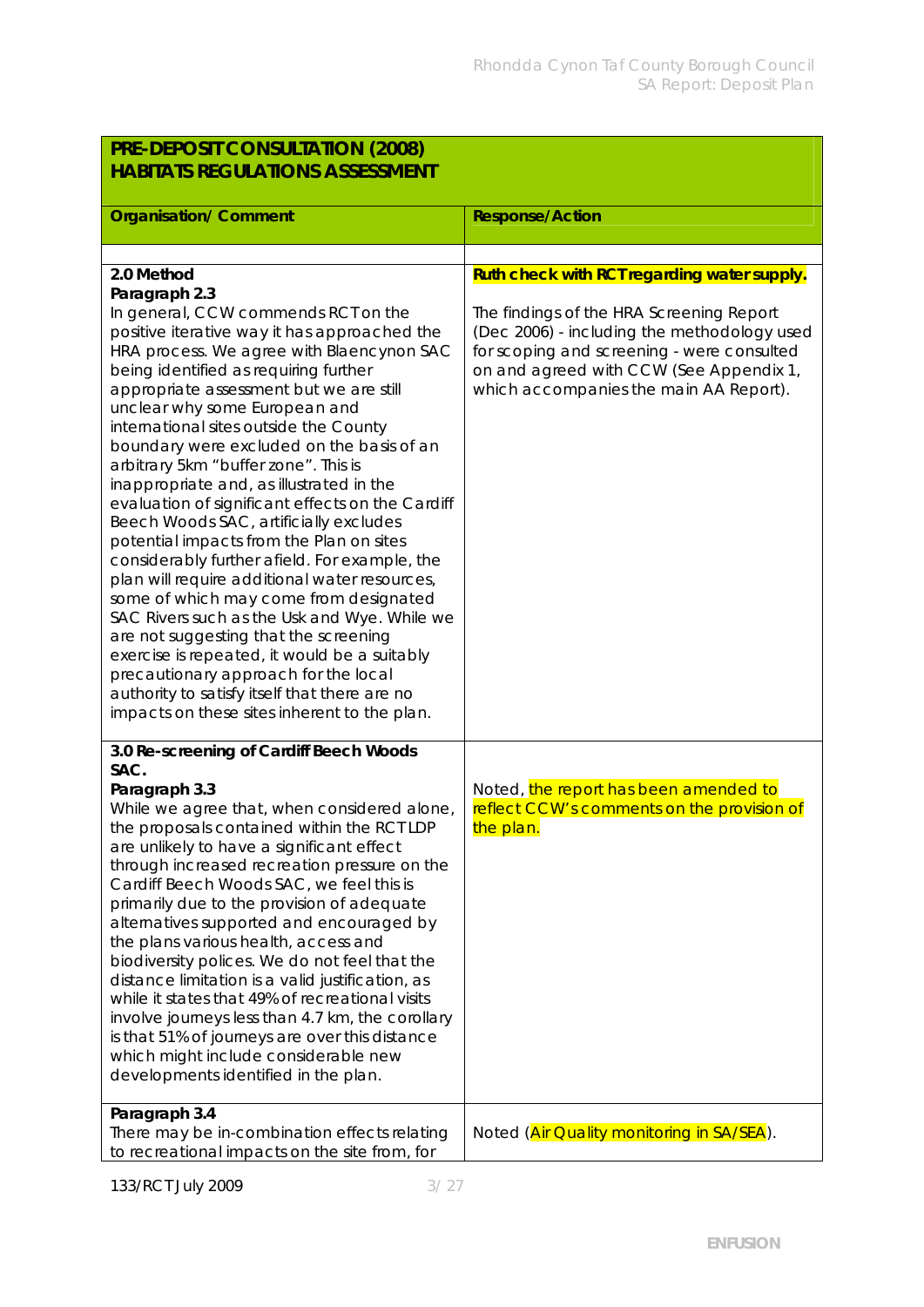| PRE-DEPOSIT CONSULTATION (2008)<br><b>HABITATS REGULATIONS ASSESSMENT</b>                                                                                                                                                                                                                                                                                                                                                                                                                                                                                                                                                                                                                                                                                                                                                                    |                                           |
|----------------------------------------------------------------------------------------------------------------------------------------------------------------------------------------------------------------------------------------------------------------------------------------------------------------------------------------------------------------------------------------------------------------------------------------------------------------------------------------------------------------------------------------------------------------------------------------------------------------------------------------------------------------------------------------------------------------------------------------------------------------------------------------------------------------------------------------------|-------------------------------------------|
| <b>Organisation/ Comment</b>                                                                                                                                                                                                                                                                                                                                                                                                                                                                                                                                                                                                                                                                                                                                                                                                                 | <b>Response/Action</b>                    |
| example, visitors from Cardiff City Council<br>and Caerphilly CBC areas. It is unclear how<br>the plan could be effectively amended to<br>avoid such in-combination effects, as the<br>main points of concern are outwith the plan<br>area (Castell Coch and Cwm Nofydd), thus<br>making obvious mitigation measures, such as<br>implementing effective visitor management,<br>beyond the scope of the plan. We, therefore,<br>concur with the assessment within the report<br>in relation to this aspect.                                                                                                                                                                                                                                                                                                                                   |                                           |
| Paragraph 3.5<br>We concur with the assessment made in<br>relation to air quality and providing there is<br>effective implementation of the positive<br>sustainable transport measures. We also note<br>the positive commitment towards<br>implementing suitable air quality monitoring<br>(potentially in conjunction with other<br>competent authorities). We look forward to<br>seeing this being incorporated in the plan<br>itself and would welcome the opportunity to<br>work with the Authority to re-appraise it<br>should any negative effects be identified as a<br>consequence of the monitoring. Providing<br>these recommendations are complied with<br>then we concur that the plan is unlikely to<br>have a significant effect on the Cardiff Beech<br>Woods SAC through the vector of increased<br>localised air pollution. | Noted.                                    |
| 4.0 Appropriate Assessment - Blaen Cynon<br><b>SAC</b>                                                                                                                                                                                                                                                                                                                                                                                                                                                                                                                                                                                                                                                                                                                                                                                       |                                           |
| CCW notes the changes made to the<br>preferred strategy to ensure that the<br>allocations within the deposit plan no longer<br>include an area of the Blaencynon SAC and<br>also incorporate certain mitigation and<br>avoidance measures. However, as discussed<br>below, we feel that additional measures<br>would be appropriate to ensure the Plan<br>takes a suitably precautionary approach to<br>this site.                                                                                                                                                                                                                                                                                                                                                                                                                           | Noted, please see following responses.    |
| Paragraph 4.6 Air Quality.<br>While it is correct that the Blaencynon                                                                                                                                                                                                                                                                                                                                                                                                                                                                                                                                                                                                                                                                                                                                                                        | Noted, the report will recommend that air |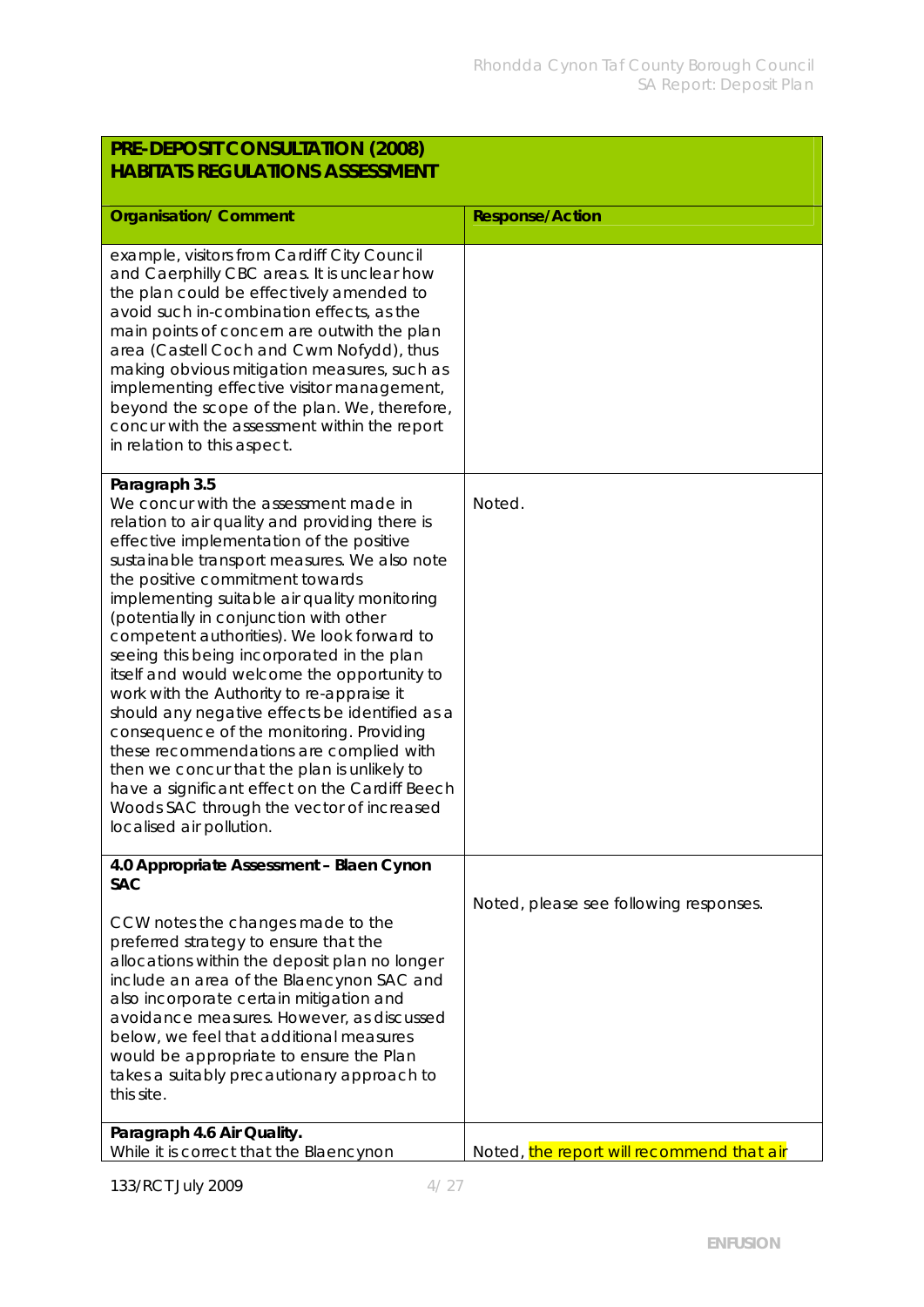| PRE-DEPOSIT CONSULTATION (2008) |  |
|---------------------------------|--|
| HABITATS REGULATIONS ASSESSMENT |  |

| <b>Organisation/ Comment</b>                                                                                                                                                                                                                                                                                                                                                                                                                                                                                                                                                                                                                                                                                                                                                                                                                                                                                                                                                                                                                                                                                                                                                                                                                                                                                                                                                                                                                                                                                                                                                                                                                                                                                                       | <b>Response/Action</b>                                                                                                                                                                                                                                                                                                                               |
|------------------------------------------------------------------------------------------------------------------------------------------------------------------------------------------------------------------------------------------------------------------------------------------------------------------------------------------------------------------------------------------------------------------------------------------------------------------------------------------------------------------------------------------------------------------------------------------------------------------------------------------------------------------------------------------------------------------------------------------------------------------------------------------------------------------------------------------------------------------------------------------------------------------------------------------------------------------------------------------------------------------------------------------------------------------------------------------------------------------------------------------------------------------------------------------------------------------------------------------------------------------------------------------------------------------------------------------------------------------------------------------------------------------------------------------------------------------------------------------------------------------------------------------------------------------------------------------------------------------------------------------------------------------------------------------------------------------------------------|------------------------------------------------------------------------------------------------------------------------------------------------------------------------------------------------------------------------------------------------------------------------------------------------------------------------------------------------------|
| Management Plan and Conservation<br>Objectives do not currently identify air quality<br>as a significant factor affecting the<br>favourable condition of the marsh fritillary<br>feature, it does have the potential to have<br>some impact on the site, particularly as the<br>key pollutants such as nitrogen oxides are<br>already at or close to their critical load for the<br>marshy grassland supporting habitat. We<br>concur with the assessment that, providing<br>the general policy implications are complied<br>with in relation to air quality and sustainable<br>transport support, there are unlikely to be<br>significant impacts alone from the proposals<br>within the plan. However, given the significant<br>proposed upgrading to the trunk road<br>network (A465 duelling) and the unknown<br>nature of the proposed developments<br>surrounding the site, there may be potential<br>in-combination effects, which are likely to<br>become more clear as our understanding of<br>the site improves and the proposed<br>management actions implemented.<br>Therefore, we think it would be a suitable<br>precautionary approach for the plan to<br>incorporate appropriate air quality<br>monitoring for the site to ensure that impacts<br>over the timescale of the plan, in<br>combination with other plans and projects,<br>do not lead to an exceedence of the critical<br>loads for the site and consequently lead to<br>significant adverse effects. We look forward<br>to seeing this being incorporated in the plan<br>itself and would welcome the opportunity to<br>work with the Authority to re-appraise it<br>should any negative effects be identified as a<br>consequence of the monitoring. | quality monitoring at Blaen Cynon SAC will<br>be incorporated into the LDP monitoring and<br>review framework.                                                                                                                                                                                                                                       |
| Paragraph 4.8 Hydrological Regime.<br>The maintenance of the hydrological regime<br>is critical to the favourable conservation<br>status of the site. While it is correct to state<br>that the site is near the headwaters of the<br>River Cynon we are unsure of how the surface<br>and groundwater systems within the site<br>interact and, therefore, it is incautious to<br>assume that abstractions from near the site<br>will not have any impact on the water levels                                                                                                                                                                                                                                                                                                                                                                                                                                                                                                                                                                                                                                                                                                                                                                                                                                                                                                                                                                                                                                                                                                                                                                                                                                                        | Noted, the report will recommend that the<br>following text be incorporated into the LDP<br>(Ruth to discuss with RCT the most<br>appropriate place to insert text):<br>'In line with the Habitats Regulations, it will<br>be necessary for project level assessments<br>to be undertaken for development<br>associated with employment allocation 9 |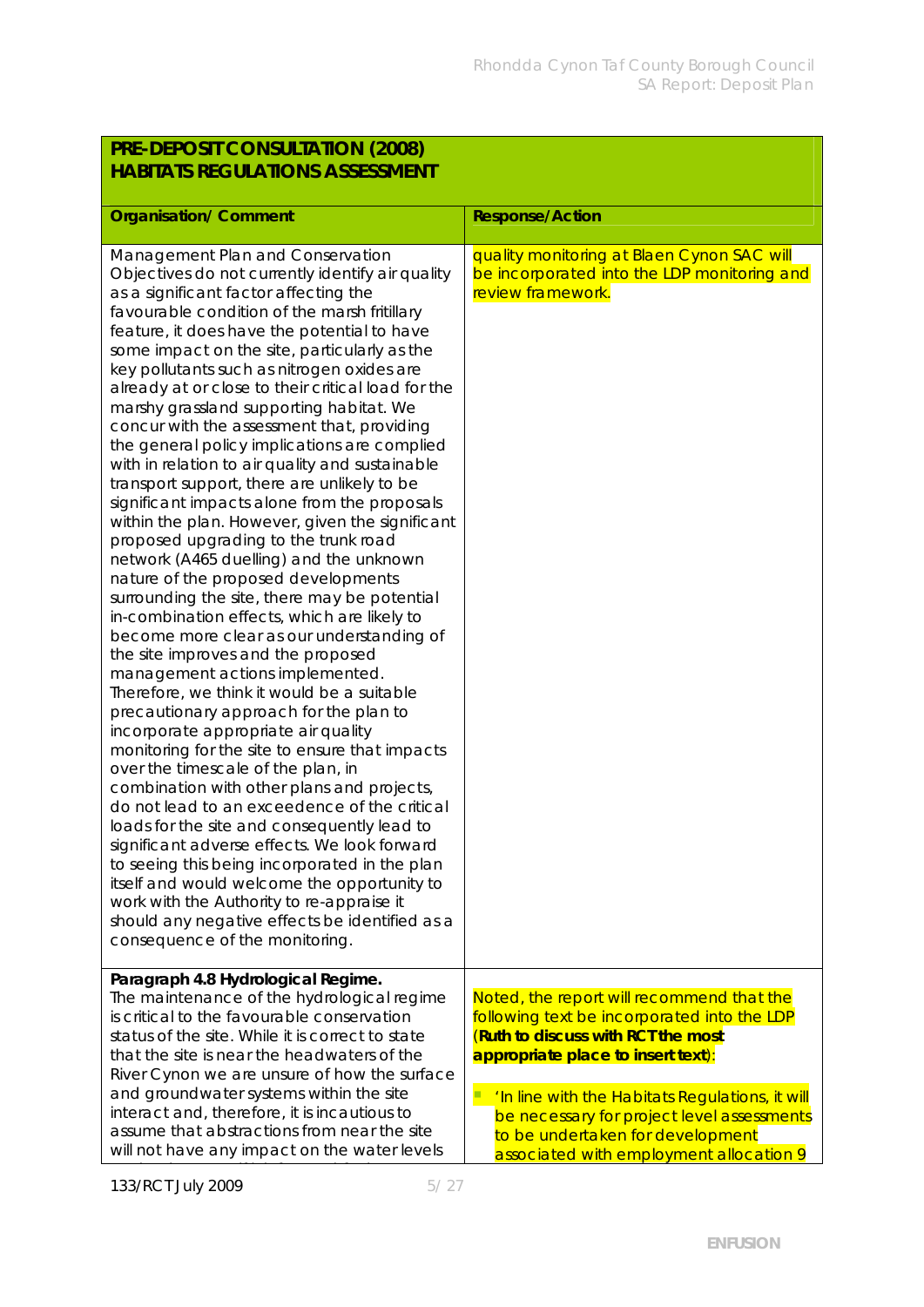| PRE-DEPOSIT CONSULTATION (2008)<br><b>HABITATS REGULATIONS ASSESSMENT</b>                                                                                                                                                                                                                                                                                                                                                                                                                                                                                                                                                                                                                                                                                                                                                                                                       |                                                                                                                                                                                                                                                                          |
|---------------------------------------------------------------------------------------------------------------------------------------------------------------------------------------------------------------------------------------------------------------------------------------------------------------------------------------------------------------------------------------------------------------------------------------------------------------------------------------------------------------------------------------------------------------------------------------------------------------------------------------------------------------------------------------------------------------------------------------------------------------------------------------------------------------------------------------------------------------------------------|--------------------------------------------------------------------------------------------------------------------------------------------------------------------------------------------------------------------------------------------------------------------------|
| <b>Organisation/ Comment</b>                                                                                                                                                                                                                                                                                                                                                                                                                                                                                                                                                                                                                                                                                                                                                                                                                                                    | <b>Response/Action</b>                                                                                                                                                                                                                                                   |
| on the site, even if it is focused further<br>downstream. Any abstraction associated with<br>proposed developments within the plan<br>should be clearly identified as needing further<br>detailed appropriate assessment at the<br>detailed proposal stage (ie at the lower tier<br>planning stage). In addition, if any of the<br>proposals are likely to require on-site<br>abstractions as a requirement of their<br>implementation, then this should be assessed<br>further prior to plan adoption.                                                                                                                                                                                                                                                                                                                                                                         | and strategic sites 4 and 5, to ensure that<br><b>Blaen Cynon SAC will not be adversely</b><br>affected by any development proposals.<br>Development which cannot demonstrate<br>no adverse effect will not be permitted by<br>this Plan.                                |
| This is particularly important for the<br>developments associated with strategic site 5<br>and potentially employment allocation 9 and<br>some of the housing allocation within<br>strategic site 4. These potential impacts have<br>been effectively identified in the assessment,<br>however, we are unconvinced that the<br>proposed avoidance and mitigation<br>measures are sufficiently precautionary to<br>ensure the framework for development that is<br>being set by the plan will not be<br>compromised at the project implementation<br>stage. The addition of suitable caveats<br>relating to water resources, site design and,<br>potentially, monitoring should provide<br>sufficient confidence for an assessment of no<br>likely significant effect to be reached. We<br>look forward to seeing these measures<br>incorporated into the final report and plan. |                                                                                                                                                                                                                                                                          |
| Paragraph 4.10 Habitat loss and<br>Fragmentation.<br>The assessment correctly identifies the<br>importance of suitable habitat outside the<br>site boundary to achieving favourable<br>conservation status for the marsh fritillary<br>feature. We also note that, following the<br>earlier screening and consultation exercise,<br>development allocations proposed within the<br>boundary of the SAC itself have been<br>amended. The role of the assessment,<br>therefore, is to ensure that the plan policies<br>and allocations do not set the framework for<br>development that may compromise the<br>integrity of the SAC, and consequently, lead<br>to complications, or even refusal of                                                                                                                                                                                | Noted, this will be addressed through the<br>requirement for project level HRA (please see<br>response above), which will ensure that<br>development will either avoid these key<br>habitat areas or provide appropriate<br>mitigation prior to development progressing. |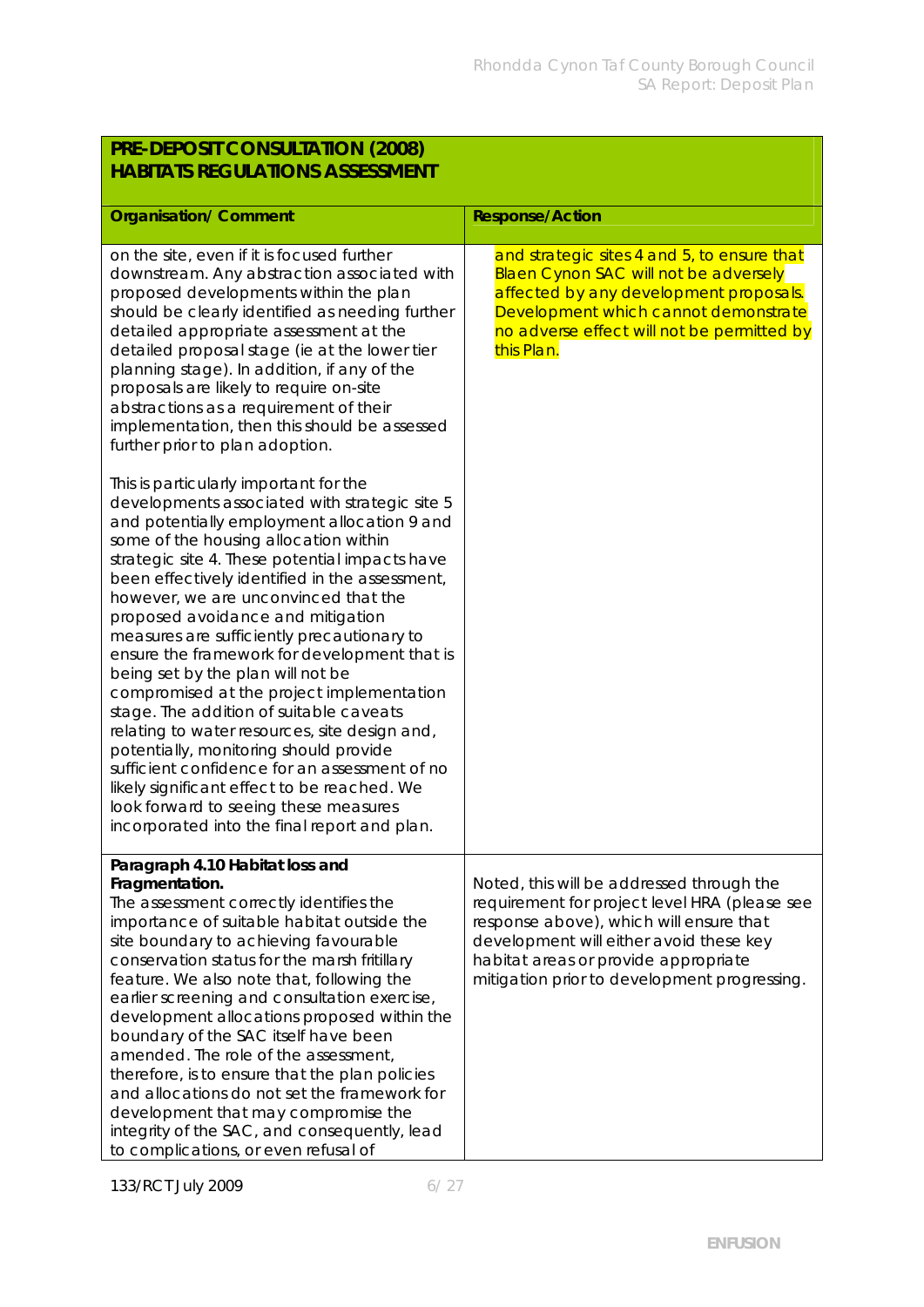| PRE-DEPOSIT CONSULTATION (2008)                                                                                                                                                                                                                                                                                                                                                                                                                                                                                                                                                                                                                                                                                                                                                                                                                                                                                                                                                                                                                                                                                                                                                                    |                                                                                                                                                                                                                                                                                     |
|----------------------------------------------------------------------------------------------------------------------------------------------------------------------------------------------------------------------------------------------------------------------------------------------------------------------------------------------------------------------------------------------------------------------------------------------------------------------------------------------------------------------------------------------------------------------------------------------------------------------------------------------------------------------------------------------------------------------------------------------------------------------------------------------------------------------------------------------------------------------------------------------------------------------------------------------------------------------------------------------------------------------------------------------------------------------------------------------------------------------------------------------------------------------------------------------------|-------------------------------------------------------------------------------------------------------------------------------------------------------------------------------------------------------------------------------------------------------------------------------------|
| <b>HABITATS REGULATIONS ASSESSMENT</b>                                                                                                                                                                                                                                                                                                                                                                                                                                                                                                                                                                                                                                                                                                                                                                                                                                                                                                                                                                                                                                                                                                                                                             |                                                                                                                                                                                                                                                                                     |
| <b>Organisation/ Comment</b>                                                                                                                                                                                                                                                                                                                                                                                                                                                                                                                                                                                                                                                                                                                                                                                                                                                                                                                                                                                                                                                                                                                                                                       | Response/Action                                                                                                                                                                                                                                                                     |
| permission, at the detailed implementation<br>stage. To ensure this is the case, any<br>proposed development affecting suitable<br>habitat to support the marsh fritillary feature<br>(ie policy allocations NSA 14, strategic site 5;<br>Land South of Hirwaun and Employment<br>allocation 9 (north of Fifth Avenue, Hirwaun<br>industrial estate)) should clearly identify the<br>potential for adverse effects and must<br>include clear mitigation or avoidance<br>measures. We note that some justification is<br>given as to why the impact from some of<br>these developments will be lessened,<br>however, the loss of only small areas of land<br>may still be significant in the context of<br>maintaining favourable conservation status.<br>Similarly, separation of the proposed<br>development site from the SAC needs to be<br>considered carefully as marsh fritillaries are a<br>mobile feature and while dispersal is limited,<br>they can (as the assessment notes) travel up<br>to 2km. The potential in-combination effects<br>that may result from the proposed duelling of<br>the A465 which will further complicate any<br>proposed mitigation and avoidance<br>measures. |                                                                                                                                                                                                                                                                                     |
| Developing avoidance and Mitigation<br>measures.<br>Paragraph 4.17.<br>We welcome and support the proposed<br>mitigation outlined in this and the following<br>paragraphs. However, we feel it falls<br>somewhat short in ensuring that significant<br>adverse effect will be avoided. Our<br>understanding of the ecological requirements<br>of marsh fritillaries is continuously improving,<br>but current evidence suggests that a<br>minimum of 50ha of suitable habitat is<br>required and potentially as much as 100ha is<br>desirable to ensure the maintenance of<br>favourable conservation status. We would<br>draw your attention to the draft report<br>"Strategic Assessment of the Marsh Fritillary<br>Butterfly and its Habitat in Rhondda Cynon<br>Taff - Document Ref 2132c/1027, 2005"<br>prepared for RCT CBC by Richard Smith on<br>behalf of the Earth Science Partnership. This                                                                                                                                                                                                                                                                                             | Noted, this will be addressed through the<br>requirement for project level HRA (please see<br>response to paragraph 4.8), which will ensure<br>that development will either avoid these key<br>habitat areas or provide appropriate<br>mitigation prior to development progressing. |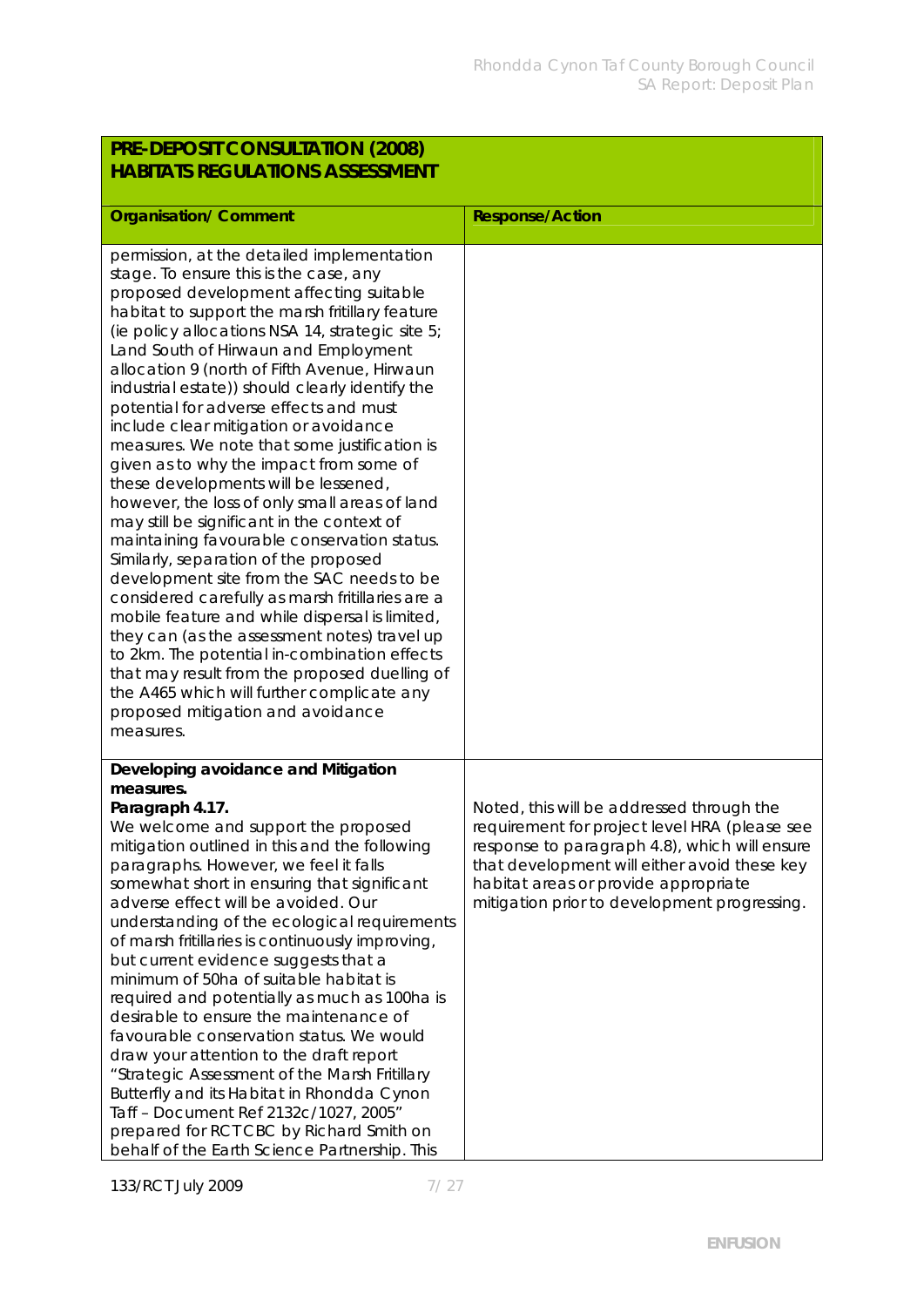| PRE-DEPOSIT CONSULTATION (2008)                                                                                                                                                                                                                                                                                                                                                                                                                                                                                                                                                                                                                                                                                                                                                                                                                                                                                                                                                                                                                                                                                                                                                                                   |                        |
|-------------------------------------------------------------------------------------------------------------------------------------------------------------------------------------------------------------------------------------------------------------------------------------------------------------------------------------------------------------------------------------------------------------------------------------------------------------------------------------------------------------------------------------------------------------------------------------------------------------------------------------------------------------------------------------------------------------------------------------------------------------------------------------------------------------------------------------------------------------------------------------------------------------------------------------------------------------------------------------------------------------------------------------------------------------------------------------------------------------------------------------------------------------------------------------------------------------------|------------------------|
| <b>HABITATS REGULATIONS ASSESSMENT</b>                                                                                                                                                                                                                                                                                                                                                                                                                                                                                                                                                                                                                                                                                                                                                                                                                                                                                                                                                                                                                                                                                                                                                                            |                        |
|                                                                                                                                                                                                                                                                                                                                                                                                                                                                                                                                                                                                                                                                                                                                                                                                                                                                                                                                                                                                                                                                                                                                                                                                                   |                        |
| <b>Organisation/ Comment</b>                                                                                                                                                                                                                                                                                                                                                                                                                                                                                                                                                                                                                                                                                                                                                                                                                                                                                                                                                                                                                                                                                                                                                                                      | <b>Response/Action</b> |
| report identifies the key marsh fritillary habitat<br>around Blaencynon and this should be used<br>to inform and guide the mitigation and<br>avoidance measures contained within the<br>key policies listed above. In particular, the<br>strategic polices should clearly state that<br>proposed development will either avoid these<br>key habitat areas or acknowledge the<br>necessity for full mitigation (including like for<br>like replacement or securing suitable habitat<br>management of alternative areas of habitat),<br>subject to detailed site evaluation, prior to<br>development progressing. This will not fully<br>address the issue of habitat fragmentation or<br>loss of connectivity between areas of suitable<br>habitat. However, a suitably worded change<br>to the policies (particularly those relating to<br>strategic site 5), along the lines indicated,<br>should ensure that such connections are fully<br>considered and accommodated for at the<br>detailed project implementation stage.<br>Providing these steps, and the ones outlined<br>with respect to air quality and hydrology, are<br>taken, then we feel that the overall<br>assessment is a reasonable conclusion. |                        |

## 133/RCT July 2009 8/27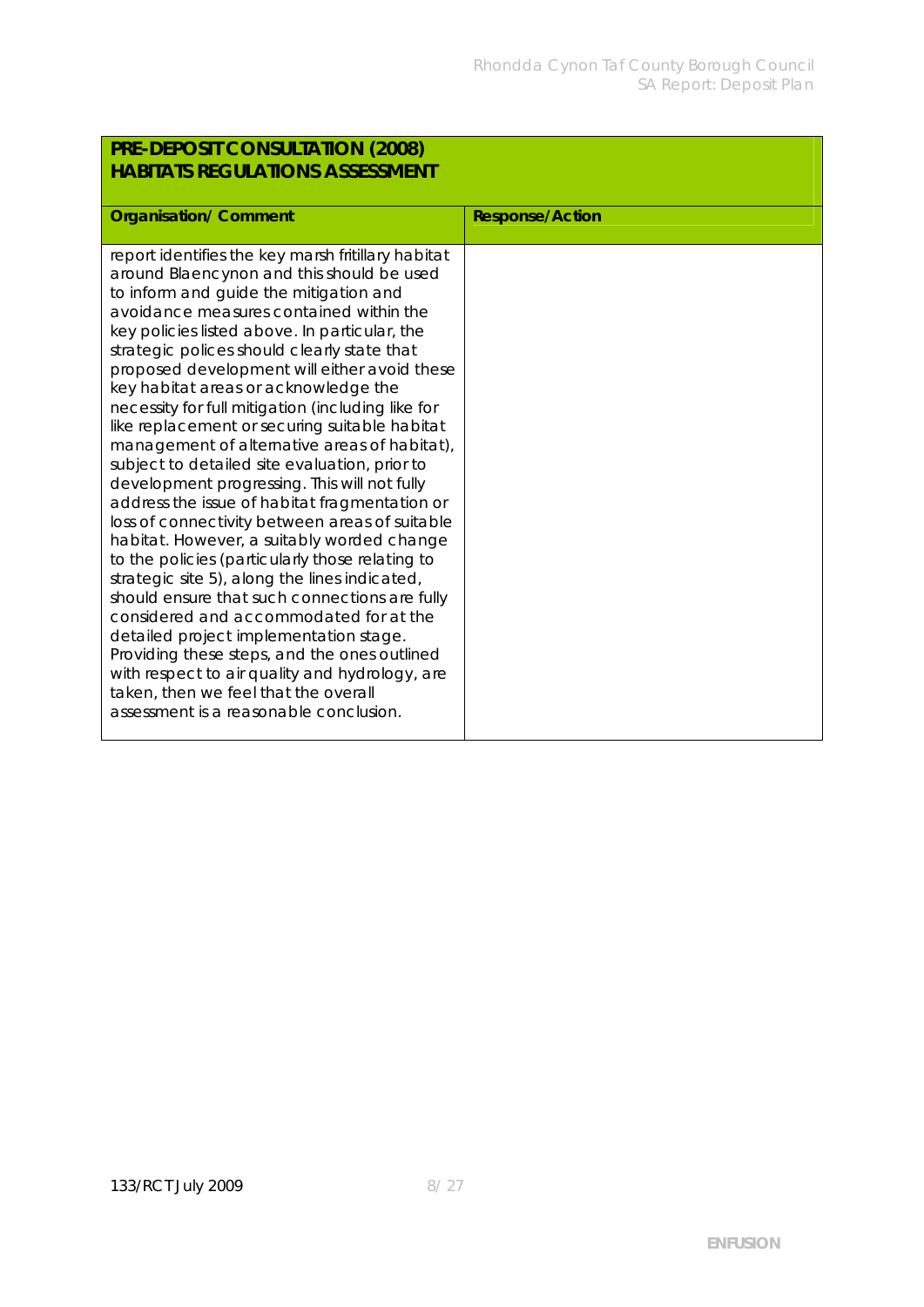| PRE-DEPOSIT CONSULTATION (2008)                                                     |                                                                                           |  |
|-------------------------------------------------------------------------------------|-------------------------------------------------------------------------------------------|--|
| <b>SA/SEA REPORT</b>                                                                |                                                                                           |  |
|                                                                                     |                                                                                           |  |
| <b>Organisation/ Comment</b>                                                        | <b>Response/Action</b>                                                                    |  |
| Confederation of UK Coal Producers                                                  |                                                                                           |  |
| 1. Representation to SA of Area Wide Policies                                       |                                                                                           |  |
|                                                                                     |                                                                                           |  |
| Page No. 33                                                                         |                                                                                           |  |
| Para No. 5.30                                                                       | WAG current position on energy is summed                                                  |  |
|                                                                                     | up in the quotation below:                                                                |  |
| The extraction of coal does NOT contradict                                          |                                                                                           |  |
| the objective to reduce carbon emissions and                                        | "radically reduce by 80-90% our use of                                                    |  |
| minimise the impacts of development on<br>climate change. The transport of imported | carbon-based energy, resulting in a similar<br>reduction in our greenhouse gas emissions. |  |
| coal results in carbon                                                              | This reflects the latest estimates for action                                             |  |
| emissions of between 4% and 9% of the                                               | needed to address damaging climate                                                        |  |
| emissions from burning it. The transport of                                         | change. It would support our commitment                                                   |  |
| indigenous coal results in carbon emissions of                                      | to make annual 3% reductions in                                                           |  |
| only 0.1% of the emissions from burning it.                                         | greenhouse gas emissions in areas of                                                      |  |
| It follows from this that as long as coal in                                        | devolved competence; and our ambitions                                                    |  |
| burned in Wales, extracting it in Wales<br>represents THE LOWEST CARBON OPTION OF   | to make all new buildings zero carbon<br>buildings; and to move to producing as           |  |
| THE AVAILABLE ALTERNATIVES.                                                         | much electricity from renewable sources by                                                |  |
| With respect to the burning of coal, both                                           | 2025 as we consume."                                                                      |  |
| National policy and the policy of the Welsh                                         |                                                                                           |  |
| Assembly Government envisage the                                                    | One Wales: One Planet                                                                     |  |
| continued use of coal for electricity                                               | The Sustainable Development Scheme                                                        |  |
| generation as an essential contribution to                                          | of the Welsh Assembly Government                                                          |  |
| security of supply. The policy of both the UK<br>Government and the Welsh Assembly  | May 2009                                                                                  |  |
| Government is to encourage the                                                      | Therefore while some use of local coal in                                                 |  |
| development of technologies to minimise                                             | clean technologies may be acceptable in                                                   |  |
| carbon emissions from the burning of coal                                           | the short term there is a clear 2025                                                      |  |
| on climate change grounds. In neither case is                                       | commitment to renewable sources of                                                        |  |
| the policy opposed to the burning of coal on                                        | energy.                                                                                   |  |
| climate change grounds.                                                             |                                                                                           |  |
|                                                                                     | No Change                                                                                 |  |
| 2 Changes Sought<br>The second sentence of para. 5.30 is simply                     |                                                                                           |  |
| incorrect as well as being both naive and                                           |                                                                                           |  |
| superficial.                                                                        |                                                                                           |  |
| Either the sentence should be deleted or it                                         |                                                                                           |  |
| should be extended and qualified to reflect:-                                       |                                                                                           |  |
| (i) Energy policy both for the UK and for Wales                                     |                                                                                           |  |
| recognises the contribution made by coal to                                         |                                                                                           |  |
| security of supply and encourages the<br>development of clean coal technology; and  |                                                                                           |  |
| (ii) The fact that whilst ever coal is consumed                                     |                                                                                           |  |
| in Wales, extracting it within Wales as opposed                                     |                                                                                           |  |
| to importing it represents THE lowest carbon                                        |                                                                                           |  |
| option of the available alternatives.                                               |                                                                                           |  |
| 12/06/2009 Page 4852 of 4870                                                        |                                                                                           |  |

133/RCT July 2009 9/27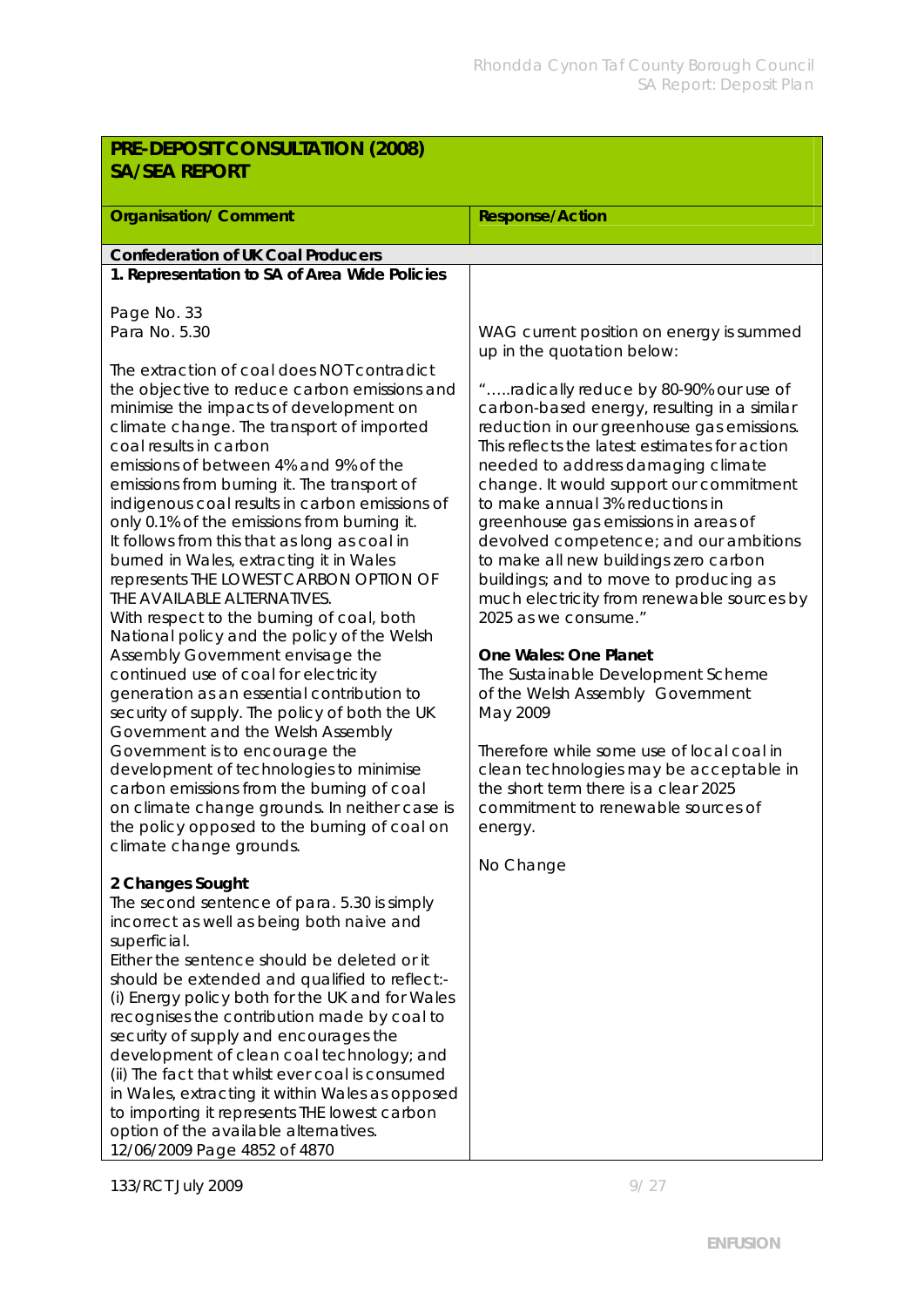| PRE-DEPOSIT CONSULTATION (2008)                                                                                                                                                                                                                                                                                                                                                                                                                                                                                                                                                                                                                                                                                       |                                                                                                                                                                                                                                          |  |
|-----------------------------------------------------------------------------------------------------------------------------------------------------------------------------------------------------------------------------------------------------------------------------------------------------------------------------------------------------------------------------------------------------------------------------------------------------------------------------------------------------------------------------------------------------------------------------------------------------------------------------------------------------------------------------------------------------------------------|------------------------------------------------------------------------------------------------------------------------------------------------------------------------------------------------------------------------------------------|--|
| <b>SA/SEA REPORT</b>                                                                                                                                                                                                                                                                                                                                                                                                                                                                                                                                                                                                                                                                                                  |                                                                                                                                                                                                                                          |  |
| <b>Organisation/ Comment</b>                                                                                                                                                                                                                                                                                                                                                                                                                                                                                                                                                                                                                                                                                          | <b>Response/Action</b>                                                                                                                                                                                                                   |  |
|                                                                                                                                                                                                                                                                                                                                                                                                                                                                                                                                                                                                                                                                                                                       |                                                                                                                                                                                                                                          |  |
| <b>Countryside Council for Wales</b>                                                                                                                                                                                                                                                                                                                                                                                                                                                                                                                                                                                                                                                                                  |                                                                                                                                                                                                                                          |  |
| 1 Representation Text                                                                                                                                                                                                                                                                                                                                                                                                                                                                                                                                                                                                                                                                                                 |                                                                                                                                                                                                                                          |  |
| 1.14 - Sustainability Appraisal Work to Date                                                                                                                                                                                                                                                                                                                                                                                                                                                                                                                                                                                                                                                                          |                                                                                                                                                                                                                                          |  |
| CCW note that within the list of consultee<br>responses listed in appendix 2 of the SA Report<br>(covering both the scoping and preferred<br>strategy consultation) only the CCW response<br>to the monitoring and<br>indicators consultation is included. CCW                                                                                                                                                                                                                                                                                                                                                                                                                                                        | CCW's comments to the previous<br>consultations (2006, 2007) were considered<br>and have informed the ongoing SA/SEA and<br>the development of the plan.                                                                                 |  |
| responded to both the previous consultations<br>and included a number of comments of<br>significant concerns regarding the assessment<br>process, particularly the<br>application of the process to the Strategic<br>Options and Policies. For example, in our<br>response of 20 February 2007, we highlighted<br>our concerns about the level of detail in what<br>is now table ii in appendix<br>V and the conclusions that have been drawn<br>from fairly generic statements, such as in the<br>built environment section, the statements in<br>the final two columns are very similar and yet<br>the conclusions are<br>different. This is still the case and no<br>justification has been given. Similarly in we | The consultation responses and comments<br>are included in an updated Appendix II to<br>the SA/SEA documents and we apologise<br>for their omission in most recent consultation<br>version on which CCW have provided these<br>comments. |  |
| raised a number of significant concerns with<br>the strategic policies appraisal, including the<br>different conclusions drawn for polices with<br>very similar overall effects (for example, SP1<br>and 2 on water objective) and the very similar<br>statements of effects arriving at different<br>conclusions for impacts (for example,<br>assessment for<br>Biodiversity under SP 1 and 2).<br>There may be genuine reasons, identified<br>through the appraisal process itself, for these<br>differences, but without a clear justification it<br>appears that our concerns remain<br>unanswered and, therefore, must<br>remain.<br>2 Changes Sought                                                            | The issue of similar statements leading to<br>different conclusions overall was addressed<br>in the earlier response to commentary<br>provided. Please refer to the relevant<br>section in [this] Appendix II.                           |  |
| Table ii, Appendix V. Clear justification is<br>required where different conclusions are<br>drawn from very similar statements.                                                                                                                                                                                                                                                                                                                                                                                                                                                                                                                                                                                       |                                                                                                                                                                                                                                          |  |

133/RCT July 2009 10/27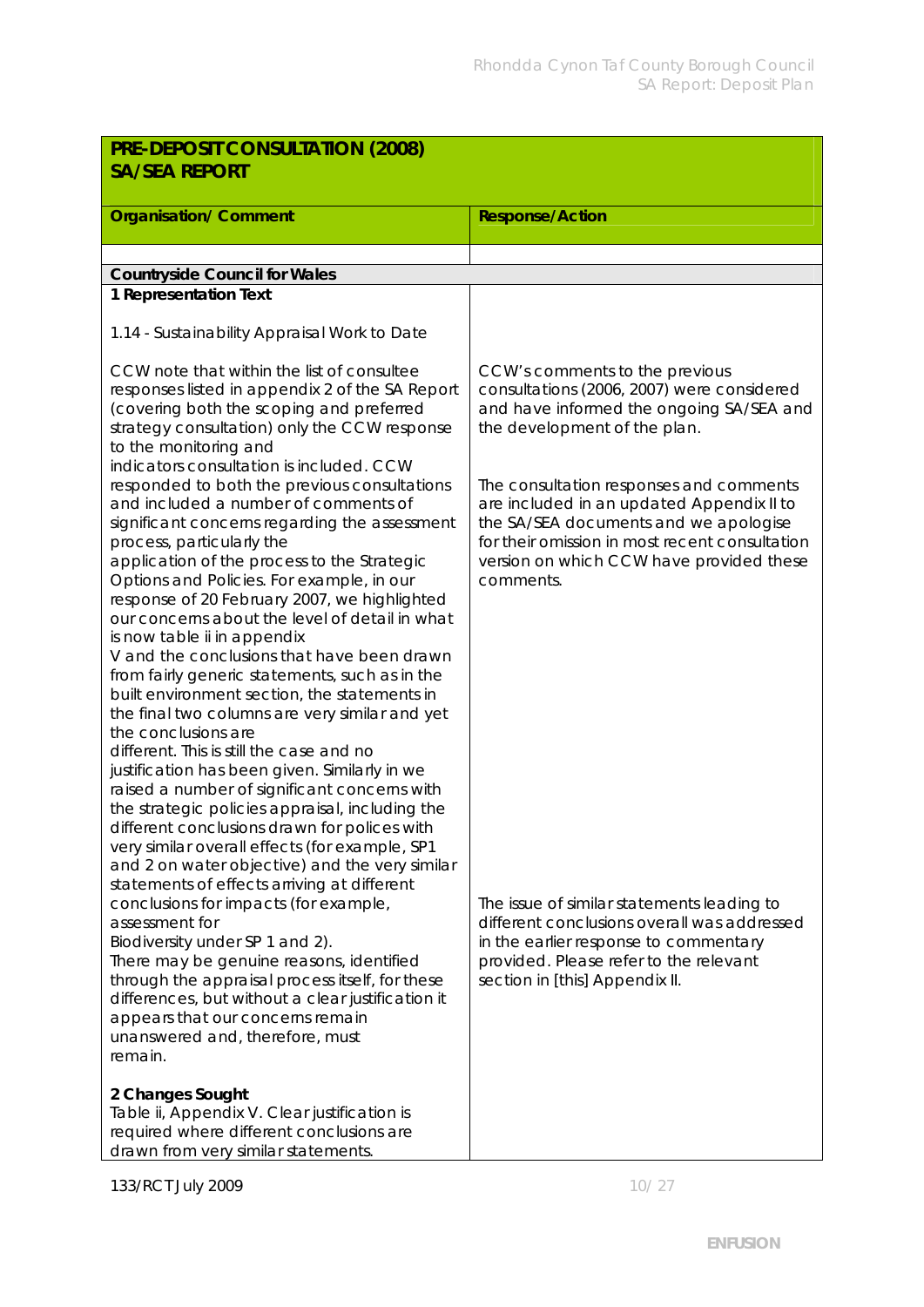| PRE-DEPOSIT CONSULTATION (2008)<br><b>SA/SEA REPORT</b>                                                                                                                                                                                                                                                                                                                                                                                                                                                                                                                                                                                                                                                                                                                                                                                                                                                                                                                                                                                        |                                                                                                                                                                                                                                                                                                                                                                                                                                                                                                                                                                                                                                                                                                                 |
|------------------------------------------------------------------------------------------------------------------------------------------------------------------------------------------------------------------------------------------------------------------------------------------------------------------------------------------------------------------------------------------------------------------------------------------------------------------------------------------------------------------------------------------------------------------------------------------------------------------------------------------------------------------------------------------------------------------------------------------------------------------------------------------------------------------------------------------------------------------------------------------------------------------------------------------------------------------------------------------------------------------------------------------------|-----------------------------------------------------------------------------------------------------------------------------------------------------------------------------------------------------------------------------------------------------------------------------------------------------------------------------------------------------------------------------------------------------------------------------------------------------------------------------------------------------------------------------------------------------------------------------------------------------------------------------------------------------------------------------------------------------------------|
| <b>Organisation/Comment</b>                                                                                                                                                                                                                                                                                                                                                                                                                                                                                                                                                                                                                                                                                                                                                                                                                                                                                                                                                                                                                    | <b>Response/Action</b>                                                                                                                                                                                                                                                                                                                                                                                                                                                                                                                                                                                                                                                                                          |
| 1 Representation Text<br>1.15 - Habitats Regulations Assessment (HRA)<br>CCW welcome the production of the HRA for<br>the RCT LDP. While the HRA is a separate<br>document, it should be noted that it feeds<br>directly into the plan where relevant and any<br>findings or conclusions from the HRA process<br>should be incorporated within the SEA and the<br>LDP itself where appropriate.<br>2 Changes Sought<br>Any findings or conclusions from the HRA<br>process should be incorporated within the SEA<br>and the LDP itself where appropriate.                                                                                                                                                                                                                                                                                                                                                                                                                                                                                      | The HRA process has informed the SA/SEA<br>process and the LDP.                                                                                                                                                                                                                                                                                                                                                                                                                                                                                                                                                                                                                                                 |
| 1 Representation Text<br>3.0 Sustainability Context and Objectives<br>3.2 - Review of relevant Plans (Policies) and<br>Programmes (PPPs).<br>We note that the list of plans, policies and<br>programmes contained in appendix II is a<br>limited selection. While we appreciate that<br>the wide selection of PPPs considered during<br>the scoping stage will have varying degrees of<br>relevance to the RCT LDP, the restricted list<br>contained in the SA report goes someway to<br>explain why the list of key issues and<br>opportunities listed in 3.3 does not include<br>climate change adaptation and mitigation<br>measures, conservation of water resources,<br>the health benefits from access to a quality<br>environment, improving air quality etc.<br>2 Changes Sought<br>We would wish to see a full list of all PPPs<br>considered in the SA development process<br>with a rationale why some have not been<br>considered beyond the scoping stage<br>included in the final Environmental Report.<br>1 Representation Text | Whilst the list in paragraph 3.3 does not<br>specifically refer to what can be considered<br>generic sustainability issues such as the need<br>for water conservation, climate change<br>adaptation and mitigation measures, and<br>the need for a high quality environment,<br>these issues are all encompassed in the SA<br>Framework and therefore have been given<br>due consideration during the SA/SEA<br>process. The list referred to highlights<br>concerns specific to RCT thereby illustrating<br>that the SA has been made locally relevant<br>and designed to address both the generic<br>global and national issues whilst also<br>illustrating understanding of the local<br>context of the LDP. |
| 3.0 Sustainability Context and Objectives<br>3.11 - Sustainability Characteristics and Issues                                                                                                                                                                                                                                                                                                                                                                                                                                                                                                                                                                                                                                                                                                                                                                                                                                                                                                                                                  |                                                                                                                                                                                                                                                                                                                                                                                                                                                                                                                                                                                                                                                                                                                 |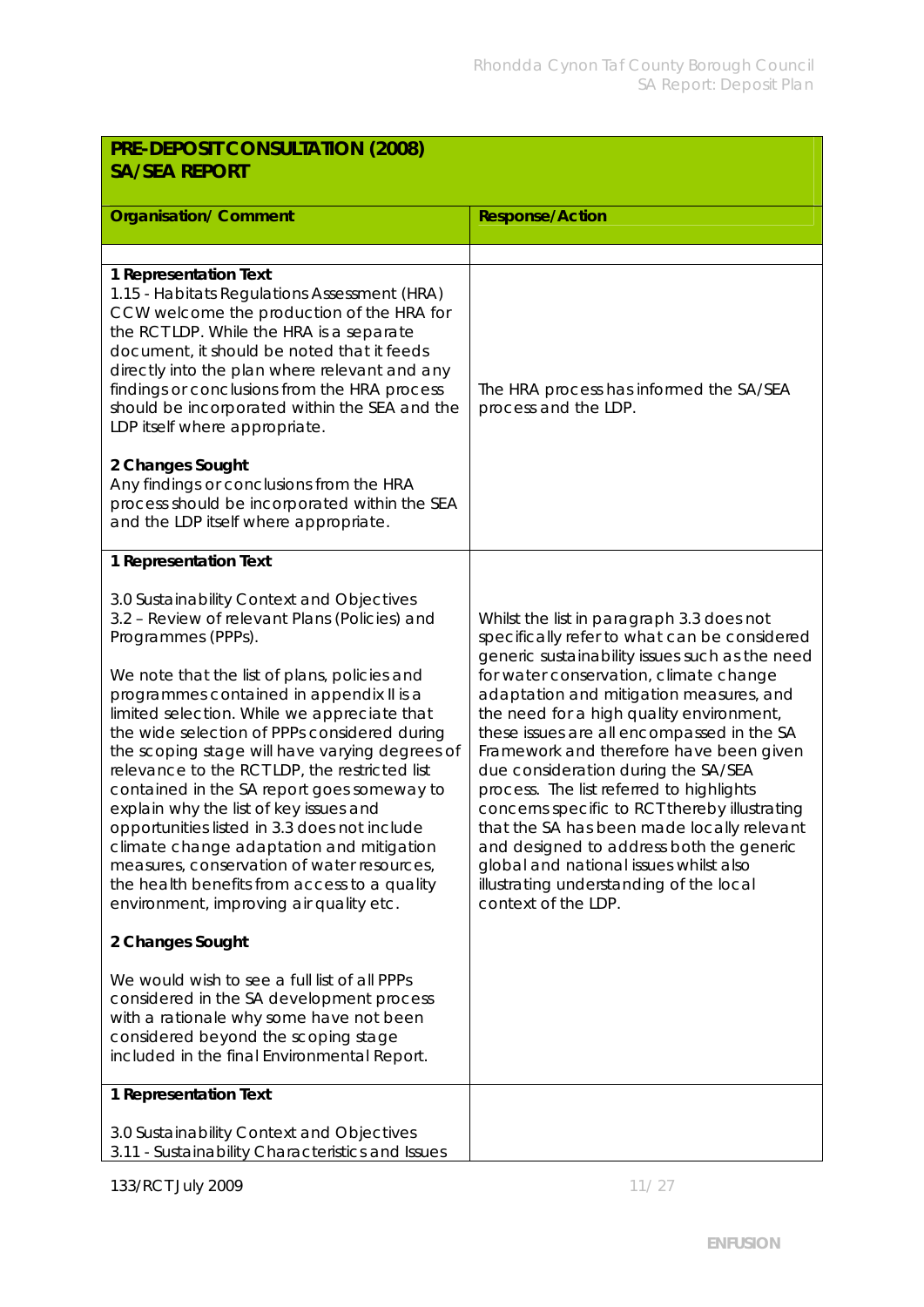| PRE-DEPOSIT CONSULTATION (2008)<br><b>SA/SEA REPORT</b>                                                                                                                                                                                                                                                                                                                                                                                                                                                                                                                                                                                                                                                                                                                                                                                                                                                                                                                                                                                                                                                                                                                                                                                                                                                                                                                                                                                                                              |                                                                                                                                                                                                               |  |
|--------------------------------------------------------------------------------------------------------------------------------------------------------------------------------------------------------------------------------------------------------------------------------------------------------------------------------------------------------------------------------------------------------------------------------------------------------------------------------------------------------------------------------------------------------------------------------------------------------------------------------------------------------------------------------------------------------------------------------------------------------------------------------------------------------------------------------------------------------------------------------------------------------------------------------------------------------------------------------------------------------------------------------------------------------------------------------------------------------------------------------------------------------------------------------------------------------------------------------------------------------------------------------------------------------------------------------------------------------------------------------------------------------------------------------------------------------------------------------------|---------------------------------------------------------------------------------------------------------------------------------------------------------------------------------------------------------------|--|
| <b>Organisation/ Comment</b>                                                                                                                                                                                                                                                                                                                                                                                                                                                                                                                                                                                                                                                                                                                                                                                                                                                                                                                                                                                                                                                                                                                                                                                                                                                                                                                                                                                                                                                         | <b>Response/Action</b>                                                                                                                                                                                        |  |
| Environment. There are a number of<br>designated sites within the RCT plan area,<br>however, we would wish to see some<br>qualitative justification for the statement that<br>RCT has a "large amount of land designated<br>for nature conservation protection" in terms of<br>percentage land cover/comparison with<br>neighbouring local authorities. This is<br>particularly important as it is used a number of<br>times within the assessment to justify why<br>identified negative impacts or additional<br>mitigation measures are not being considered<br>further in the evaluation.<br>Culture - in addition to a rich historical<br>heritage and some outstanding LANDMAP<br>aspect area assessments RCT also has two<br>landscapes of special historic interest (The<br>Rhondda itself and part of East Fforest Fawr<br>and Mynydd-y-Glog). While these are not<br>statutory designations they are material<br>considerations and should have been<br>considered in the baseline data evaluation.<br>2 Changes Sought<br>We would wish to see some qualitative<br>justification for the statement that RCT has a<br>"large amount of land designated for nature<br>conservation protection" in terms of<br>percentage land cover/comparison with<br>neighbouring local authorities.<br>Landscapes of special historic interest (The<br>Rhondda itself and part of East Fforest Fawr<br>and Mynydd-y-Glog) should have been<br>considered in the baseline data evaluation. | The SA/SEA has taken account of the<br>historic landscape interest of the area<br>including non statutory designations - data<br>gaps have been noted and revisted as part<br>of the baseline review process. |  |
| 1 Representation Text<br>3.0 Sustainability Context and Objectives                                                                                                                                                                                                                                                                                                                                                                                                                                                                                                                                                                                                                                                                                                                                                                                                                                                                                                                                                                                                                                                                                                                                                                                                                                                                                                                                                                                                                   |                                                                                                                                                                                                               |  |
| 3.12 - Key Sustainability Issues                                                                                                                                                                                                                                                                                                                                                                                                                                                                                                                                                                                                                                                                                                                                                                                                                                                                                                                                                                                                                                                                                                                                                                                                                                                                                                                                                                                                                                                     |                                                                                                                                                                                                               |  |
| This issues identified in this section seem to be<br>effectively setting out the scenario of what                                                                                                                                                                                                                                                                                                                                                                                                                                                                                                                                                                                                                                                                                                                                                                                                                                                                                                                                                                                                                                                                                                                                                                                                                                                                                                                                                                                    |                                                                                                                                                                                                               |  |
| would happen in the absence of the plan. If<br>this is the case, it should be noted within the<br>text as it is one of the elements that you                                                                                                                                                                                                                                                                                                                                                                                                                                                                                                                                                                                                                                                                                                                                                                                                                                                                                                                                                                                                                                                                                                                                                                                                                                                                                                                                         |                                                                                                                                                                                                               |  |
| correctly identify later in the document as                                                                                                                                                                                                                                                                                                                                                                                                                                                                                                                                                                                                                                                                                                                                                                                                                                                                                                                                                                                                                                                                                                                                                                                                                                                                                                                                                                                                                                          |                                                                                                                                                                                                               |  |

133/RCT July 2009 12/27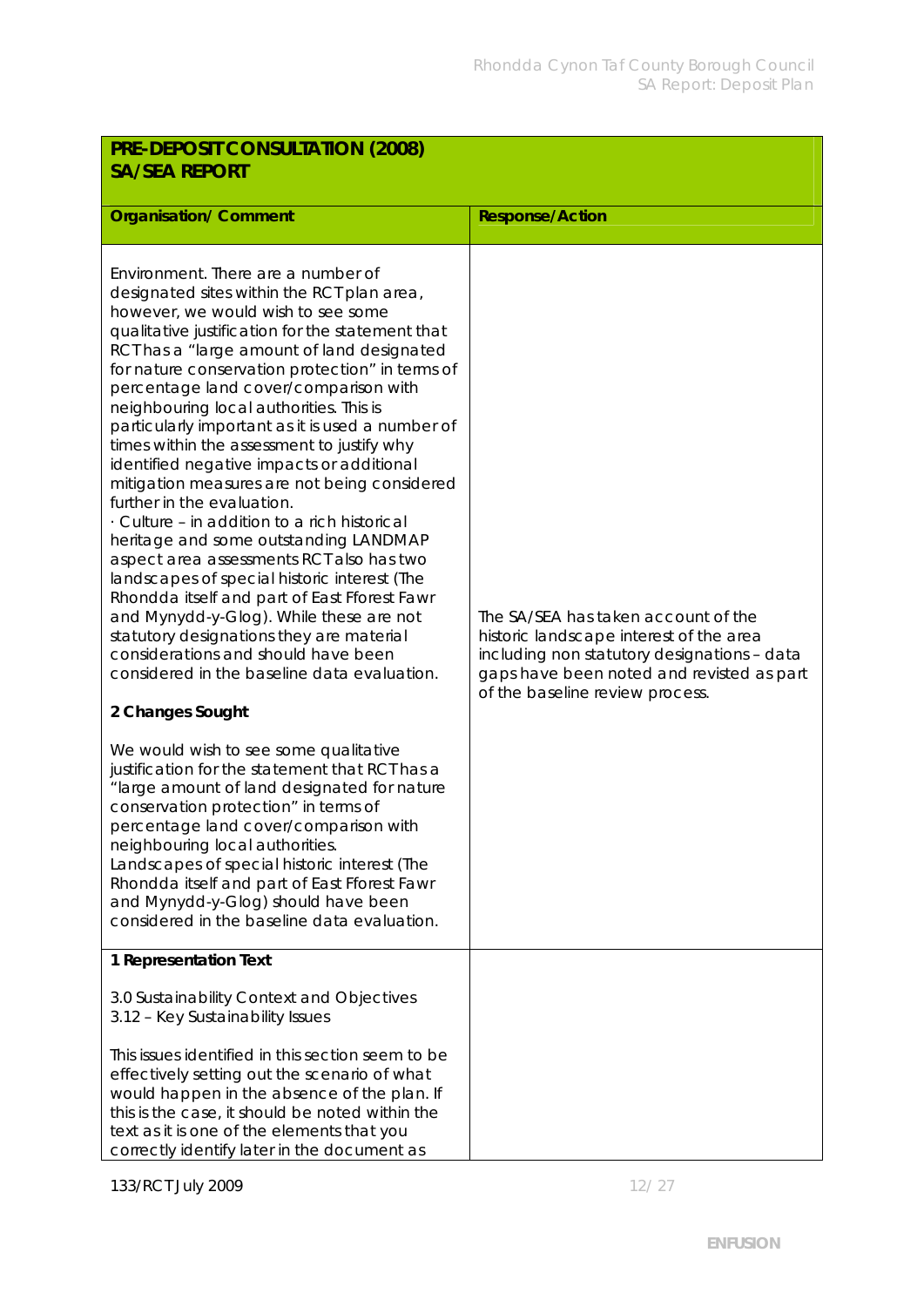| PRE-DEPOSIT CONSULTATION (2008)                                                                                                                                                                                                                                                                                                                                                                                                                                                                 |                                                                                                                                                                                                          |
|-------------------------------------------------------------------------------------------------------------------------------------------------------------------------------------------------------------------------------------------------------------------------------------------------------------------------------------------------------------------------------------------------------------------------------------------------------------------------------------------------|----------------------------------------------------------------------------------------------------------------------------------------------------------------------------------------------------------|
| <b>SA/SEA REPORT</b>                                                                                                                                                                                                                                                                                                                                                                                                                                                                            |                                                                                                                                                                                                          |
| <b>Organisation/ Comment</b>                                                                                                                                                                                                                                                                                                                                                                                                                                                                    | <b>Response/Action</b>                                                                                                                                                                                   |
| being a requirement of the SEA regulations.<br>We would also expect, therefore, issues such<br>as the "continuing decline in key biodiversity<br>indicators" to be included and "Natural<br>Heritage" to be added to "cultural and<br>historical" in the bullet point identifying<br>increasing development on unprotected sites.                                                                                                                                                               |                                                                                                                                                                                                          |
| 2 Changes Sought                                                                                                                                                                                                                                                                                                                                                                                                                                                                                | Disagree. The issues identified are the<br>sustainability issues and trends, both                                                                                                                        |
| 3.12 - Key Sustainability Issues:<br>This issues identified in this section seem to be<br>effectively setting out the scenario of what<br>would happen in the absence of the plan. This<br>should be noted within the text.                                                                                                                                                                                                                                                                     | negative and positive, that prevail in<br>Rhondda Cynon Taf and which must be<br>recognised and given consideration in the<br>plan making process.<br>Agreed Change: text updated to reflect<br>comment. |
| Issues such as the "continuing decline in key<br>biodiversity indicators" to be included, and<br>"Natural Heritage" to be added to "cultural<br>and historical" in the bullet point identifying<br>increasing development on unprotected sites.                                                                                                                                                                                                                                                 |                                                                                                                                                                                                          |
| 1 Representation Text                                                                                                                                                                                                                                                                                                                                                                                                                                                                           |                                                                                                                                                                                                          |
| 3.0 Sustainability Context and Objectives<br>Table 3.1 The SA Framework                                                                                                                                                                                                                                                                                                                                                                                                                         |                                                                                                                                                                                                          |
| CCW welcome the clear way that changes<br>made to the SA Framework in response to the<br>consultation process have been presented.<br>However, we are somewhat disappointed that<br>while some of our comments (such as inclusion<br>of Public Access to Natural Green Space)<br>have been included, others have not. That<br>aside, the majority of the objectives are<br>reasonable and appropriate and the decision<br>aiding questions useful and informative.<br>2 Changes Sought<br>None. | Noted.                                                                                                                                                                                                   |
| 1 Representation Text                                                                                                                                                                                                                                                                                                                                                                                                                                                                           |                                                                                                                                                                                                          |
| 3.0 Sustainability Context and Objectives                                                                                                                                                                                                                                                                                                                                                                                                                                                       |                                                                                                                                                                                                          |

133/RCT July 2009 13/27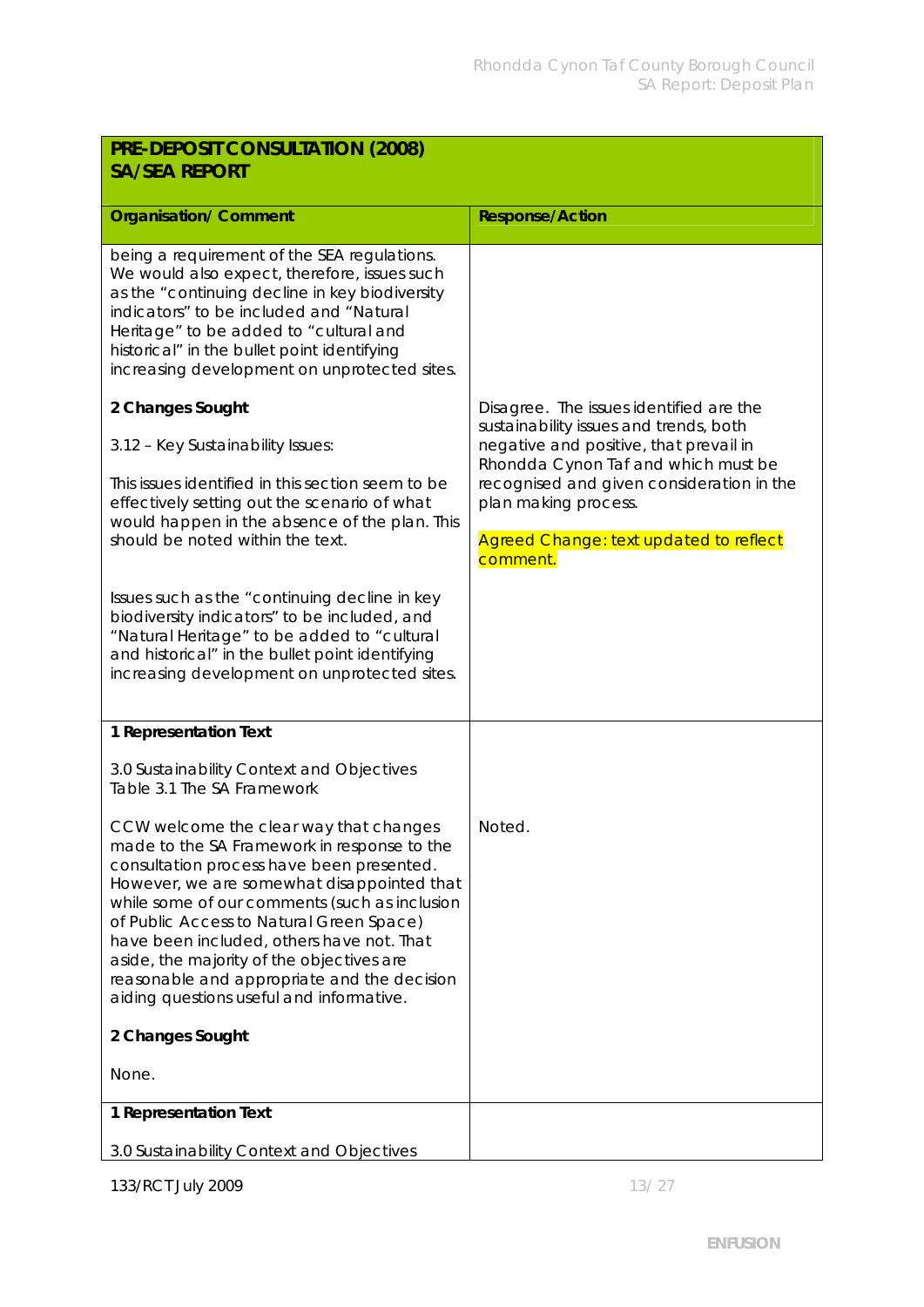| PRE-DEPOSIT CONSULTATION (2008)<br><b>SA/SEA REPORT</b>                                                                                                                                                                                                                                                                                                                                                                                                                                                                                                                                                                                                                                                                                                                                                                                                                                                                                                   |                                                                                                                                                                                                                                  |  |
|-----------------------------------------------------------------------------------------------------------------------------------------------------------------------------------------------------------------------------------------------------------------------------------------------------------------------------------------------------------------------------------------------------------------------------------------------------------------------------------------------------------------------------------------------------------------------------------------------------------------------------------------------------------------------------------------------------------------------------------------------------------------------------------------------------------------------------------------------------------------------------------------------------------------------------------------------------------|----------------------------------------------------------------------------------------------------------------------------------------------------------------------------------------------------------------------------------|--|
|                                                                                                                                                                                                                                                                                                                                                                                                                                                                                                                                                                                                                                                                                                                                                                                                                                                                                                                                                           |                                                                                                                                                                                                                                  |  |
| <b>Organisation/ Comment</b>                                                                                                                                                                                                                                                                                                                                                                                                                                                                                                                                                                                                                                                                                                                                                                                                                                                                                                                              | <b>Response/Action</b>                                                                                                                                                                                                           |  |
| Table 3.2 Sustainability Appraisal Key                                                                                                                                                                                                                                                                                                                                                                                                                                                                                                                                                                                                                                                                                                                                                                                                                                                                                                                    |                                                                                                                                                                                                                                  |  |
| CCW welcomes the scoring key used as a<br>clear and effective way of identifying the<br>potential sustainability impacts of the various<br>elements of the plan. However, as raised in<br>previous comments and noted again below,<br>some of the scores assigned to policies and<br>options are not always clear and the<br>justification for whether monitoring or<br>mitigation is required for a options with a less<br>sustainable score sometimes confusing or<br>even in some cases contradictory. It is<br>inevitable in such a complex process that<br>errors are sometimes made or, in the absence<br>of sufficient baseline data, judgements<br>questioned. However, it is important that<br>where possible as the plan progresses towards<br>adoption, errors are corrected and if high<br>levels of doubt or uncertainty still exist, then<br>they are noted as such and appropriate<br>measures incorporated in the monitoring<br>Strategy. | Noted.<br>The appraisal scoring has been reviewed,<br>recognising that it is a qualitative process<br>founded on professional judgement and<br>that difference experts on different<br>occasions could make contrasting          |  |
| 2 Changes Sought                                                                                                                                                                                                                                                                                                                                                                                                                                                                                                                                                                                                                                                                                                                                                                                                                                                                                                                                          | judgements.                                                                                                                                                                                                                      |  |
| The scoring key. it is important that errors are<br>corrected and, if high levels of doubt or<br>uncertainty still exist, then they are noted as<br>such and appropriate measures incorporated<br>in the monitoring<br>Strategy.                                                                                                                                                                                                                                                                                                                                                                                                                                                                                                                                                                                                                                                                                                                          | The monitoring strategy specifically<br>addresses issues raised through the SA<br>process as potentially leading to uncertain<br>effects or possible negative effects that<br>should be captured and addressed by<br>monitoring. |  |
| 1 Representation Text                                                                                                                                                                                                                                                                                                                                                                                                                                                                                                                                                                                                                                                                                                                                                                                                                                                                                                                                     |                                                                                                                                                                                                                                  |  |
| 4.0 - SA of the Preferred Strategy<br>4.5 - SA of Strategic Policies.                                                                                                                                                                                                                                                                                                                                                                                                                                                                                                                                                                                                                                                                                                                                                                                                                                                                                     |                                                                                                                                                                                                                                  |  |
| The summaries of the assessments of the 12<br>Strategic Policies reflect reasonably well the<br>assessment process, however, there are<br>number of points of concern with the<br>outcomes. Several of the strategic policies<br>assessments highlight potential negative<br>impacts, with an emphasis on the<br>environmental factors as identified in section<br>4.18. It must be remembered that the SA<br>process gives equal weight to all the                                                                                                                                                                                                                                                                                                                                                                                                                                                                                                       | Noted.                                                                                                                                                                                                                           |  |

133/RCT July 2009 14/27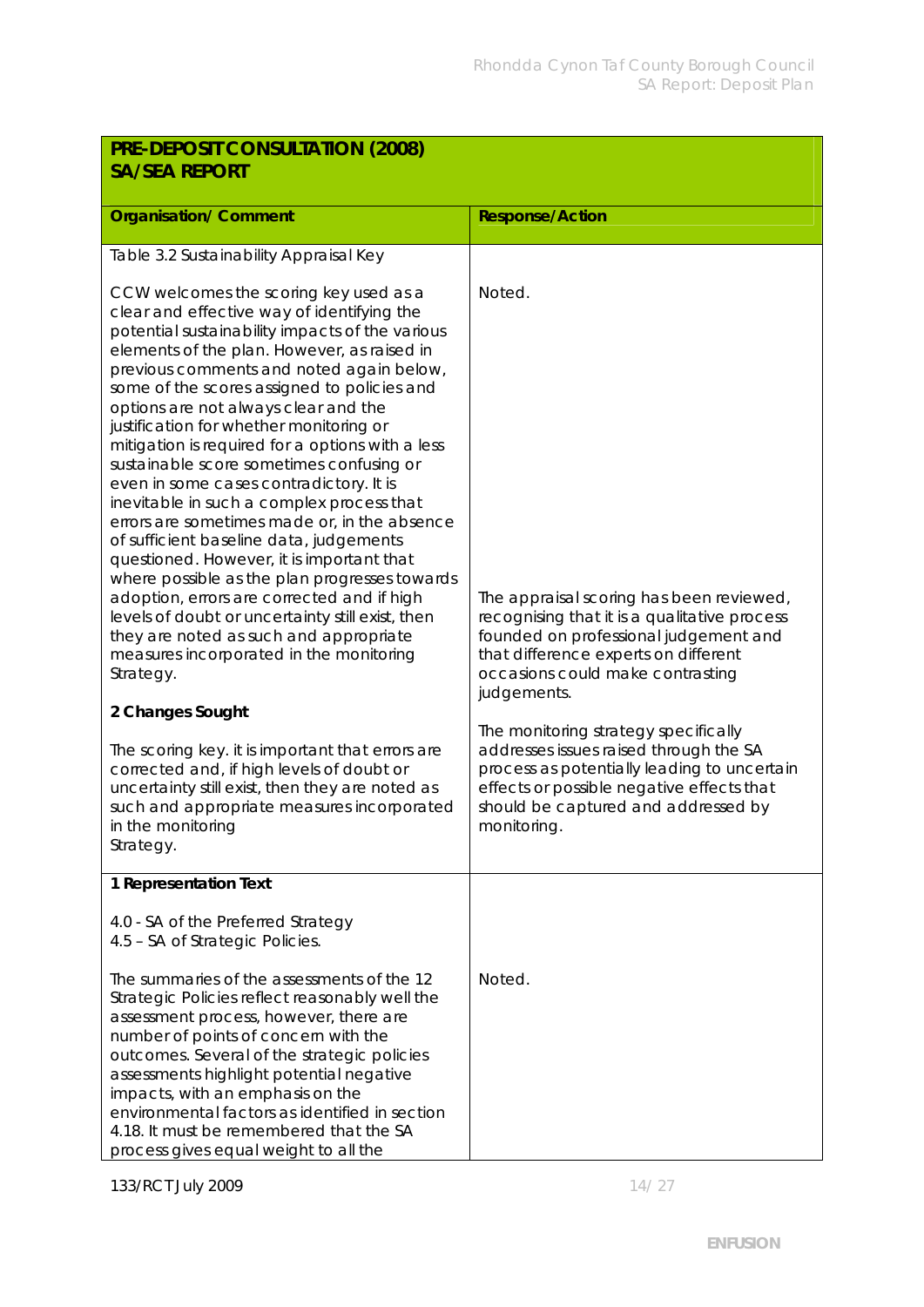| PRE-DEPOSIT CONSULTATION (2008)                                                                                                                                                                                                                                                                                                                                                                                                                                                                                                                                                                                                                                                                                                                                                                                                                                                                                                                                                                                                                                                                                                                                                                     |                                                                                                                                                                                                   |  |
|-----------------------------------------------------------------------------------------------------------------------------------------------------------------------------------------------------------------------------------------------------------------------------------------------------------------------------------------------------------------------------------------------------------------------------------------------------------------------------------------------------------------------------------------------------------------------------------------------------------------------------------------------------------------------------------------------------------------------------------------------------------------------------------------------------------------------------------------------------------------------------------------------------------------------------------------------------------------------------------------------------------------------------------------------------------------------------------------------------------------------------------------------------------------------------------------------------|---------------------------------------------------------------------------------------------------------------------------------------------------------------------------------------------------|--|
| <b>SA/SEA REPORT</b>                                                                                                                                                                                                                                                                                                                                                                                                                                                                                                                                                                                                                                                                                                                                                                                                                                                                                                                                                                                                                                                                                                                                                                                |                                                                                                                                                                                                   |  |
| <b>Organisation/ Comment</b>                                                                                                                                                                                                                                                                                                                                                                                                                                                                                                                                                                                                                                                                                                                                                                                                                                                                                                                                                                                                                                                                                                                                                                        | <b>Response/Action</b>                                                                                                                                                                            |  |
| assessment categories (eg economic), while<br>the SEA process concentrates on the<br>environmental aspects. Great care is,<br>therefore, required to ensure that negative<br>assessments against the environmental criteria<br>are not masked in the overall assessment by<br>more positive assessments against broader SA<br>criteria. The presentation of this element within<br>the SA report does not make it easy or<br>straightforward to see if this was the case or<br>how appropriate changes to, or mitigation for,<br>these potential negative impacts were taken<br>forward within the LDP process. This is an<br>important point, as a failure to demonstrate<br>how the negative environmental impacts of<br>the plan have been adequately addressed<br>may be interpreted as a failure to comply with<br>the SEA Regulations. However, we do<br>acknowledge that further assessment was<br>carried out on the detailed policies in the<br>Deposit Plan (see comments below on Section<br>5), and we welcome the inclusion of the table<br>in Appendix VII which shows how the plan has<br>sought to address some of the<br>recommendations within the SA report.<br>2 Changes Sought | The SA report will be revisited to clarify,<br>where appropriate that environmental issues<br>have been identified and show how<br>suggested mitigations have been carried<br>forward in the LDP. |  |
|                                                                                                                                                                                                                                                                                                                                                                                                                                                                                                                                                                                                                                                                                                                                                                                                                                                                                                                                                                                                                                                                                                                                                                                                     |                                                                                                                                                                                                   |  |
| 4.5 - SA of Strategic Policies.<br>Great care is required to ensure that negative<br>assessments against the environmental criteria<br>are not masked in the overall assessment by<br>more positive assessments against broader SA<br>criteria. The presentation of this element within<br>the SA report does not make it easy or<br>straightforward to see if this was the case or<br>how appropriate changes to, or mitigation for,<br>these potential negative impacts were taken<br>forward within the LDP process.                                                                                                                                                                                                                                                                                                                                                                                                                                                                                                                                                                                                                                                                             |                                                                                                                                                                                                   |  |
| 1 Representation Text<br>4.0 - SA of the Preferred Strategy<br>4.27 - Compatibility Analysis of Site Specific<br>Allocations Selection Method.                                                                                                                                                                                                                                                                                                                                                                                                                                                                                                                                                                                                                                                                                                                                                                                                                                                                                                                                                                                                                                                      |                                                                                                                                                                                                   |  |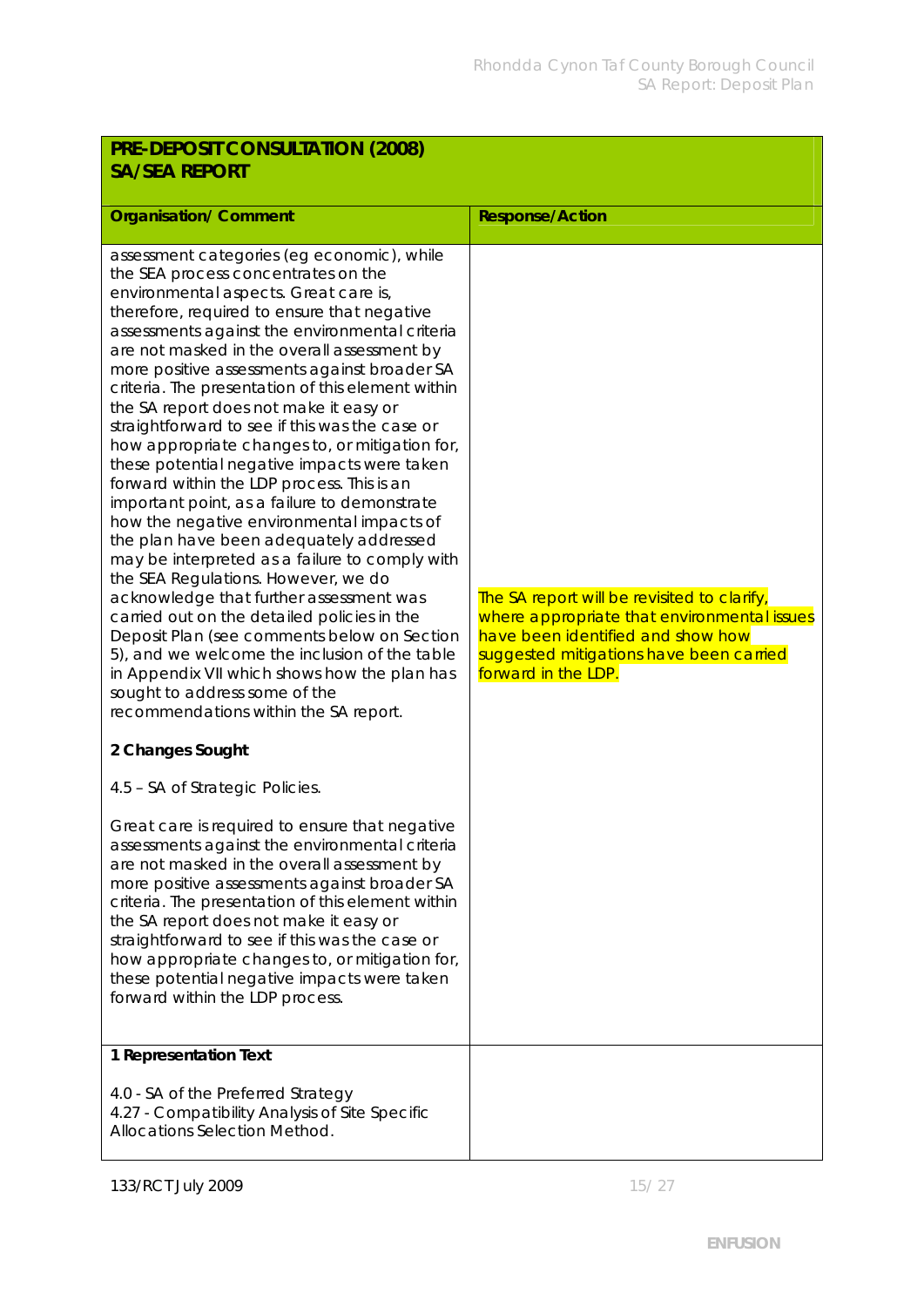## **PRE-DEPOSIT CONSULTATION (2008) SA/SEA REPORT**

| <b>Organisation/ Comment</b>                                                                                                                                                                                                                                                                                                                                                                                                                                                                                                                                                                                                                                                                                                                                                                                                            | <b>Response/Action</b>                                                                                                                                                                                                                                                                                                                                                                                                                                                                                                                     |
|-----------------------------------------------------------------------------------------------------------------------------------------------------------------------------------------------------------------------------------------------------------------------------------------------------------------------------------------------------------------------------------------------------------------------------------------------------------------------------------------------------------------------------------------------------------------------------------------------------------------------------------------------------------------------------------------------------------------------------------------------------------------------------------------------------------------------------------------|--------------------------------------------------------------------------------------------------------------------------------------------------------------------------------------------------------------------------------------------------------------------------------------------------------------------------------------------------------------------------------------------------------------------------------------------------------------------------------------------------------------------------------------------|
| The issues raised above also apply to a certain<br>extent to this section. The process once again<br>seems overly complex; the SA objectives<br>developed in the early stages being applied<br>to an alternative set of objectives, making it<br>difficult to see how the SEA assessment<br>process has been applied to the final results<br>(ie the allocations). This does not mean that<br>the evaluation itself is incorrect or<br>inappropriate, but simply that it is not easy to<br>see how the candidate site allocation method<br>has effectively implemented the SEA<br>assessment process and therefore taken on<br>board all the potential modifications that<br>would have otherwise been recommended.                                                                                                                     | The report and the process are SEA<br>compliant as the candidate site assessment<br>process was checked for compatibility with<br>the SA Framework which in turn was related<br>to SEA topics. Within the methodology,<br>alternatives were assessed through the<br>stage one assessment and baseline<br>information was used to predict<br>sustainability outcomes, including<br>environmental, outcomes. Furthermore the<br>overall strategy and individual strategic<br>allocated sites were assessed against the full<br>SA Framework. |
| 1 Representation Text<br>4.0 - SA of the Preferred Strategy<br>4.33 Habitats Regulations Assessment (HRA)<br>Screening -<br>Comments on the HRA are made separately<br>but CCW welcome the incorporation of the<br>findings of the assessment within the SA report.                                                                                                                                                                                                                                                                                                                                                                                                                                                                                                                                                                     | <b>Noted</b>                                                                                                                                                                                                                                                                                                                                                                                                                                                                                                                               |
| 1 Representation Text<br>5.0 SA of Deposit Plan<br>CCW welcomes the further assessment carried<br>out as part of the iterative plan production<br>process. The detailed policy appraisal tables in<br>Appendix VI are particularly helpful in<br>determining how the SA objectives have been<br>applied to the detailed policies and we note<br>that, in the main, the majority of polices<br>perform well against the Sustainability<br>Objectives.<br>Unfortunately, the comments and<br>recommendations identified in relation to<br>specific objectives in Appendix VI are not<br>always reflected in the LDP Progression table<br>5.5 (and Appendix VII) which often tends to<br>address the "generic" response to the policy<br>and not the specific issues identified. Where a<br>key environmental issue has been identified in | Noted.<br>The progression table reflects the key<br>changes made as a result of SA<br>recommendations. As CCW note, changes<br>were also made in the actual plan as a<br>result of recommendations, demonstrating<br>the influence and role of the appraisal<br>process in delivering more sustainable<br>outcomes.                                                                                                                                                                                                                        |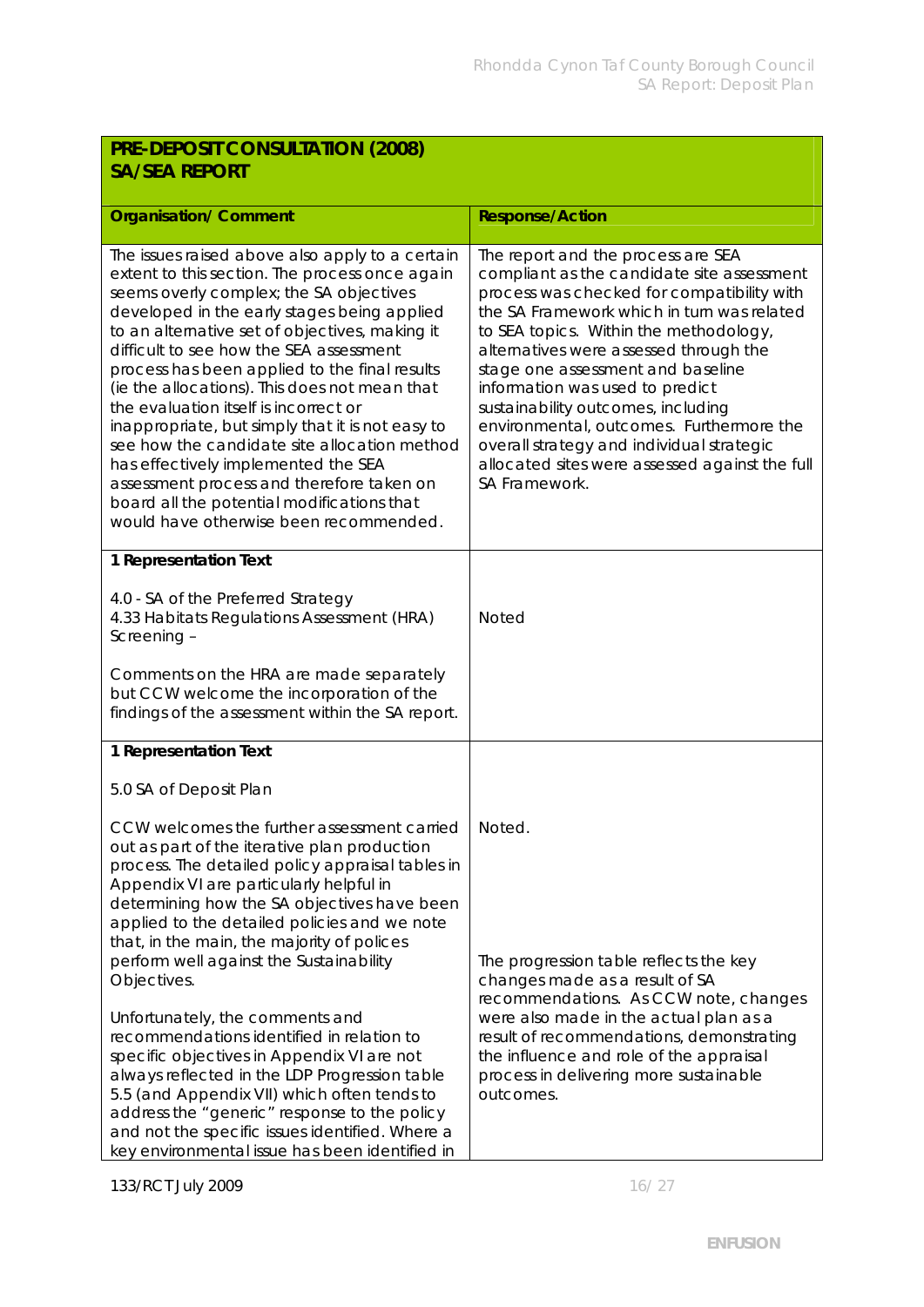| PRE-DEPOSIT CONSULTATION (2008)<br><b>SA/SEA REPORT</b>                                                                                                                                                                                                                                                                                                                                                                                                                                                                                          |                                                                                                                                                                                                                  |
|--------------------------------------------------------------------------------------------------------------------------------------------------------------------------------------------------------------------------------------------------------------------------------------------------------------------------------------------------------------------------------------------------------------------------------------------------------------------------------------------------------------------------------------------------|------------------------------------------------------------------------------------------------------------------------------------------------------------------------------------------------------------------|
| <b>Organisation/Comment</b>                                                                                                                                                                                                                                                                                                                                                                                                                                                                                                                      | Response/Action                                                                                                                                                                                                  |
| Appendix VI we would be looking for this to be<br>either clearly addressed in the LDP Progression<br>Table (and therefore reflected in the deposit<br>LDP) or picked up as a monitoring requirement<br>in the monitoring strategy. We do note that<br>some of these issues may have been<br>addressed in the actual plan itself and that<br>changes and re-numbering of policies has<br>further complicated the process but, in the<br>interests of clarity, some effort should be made<br>to address this in the SA report.<br>2 Changes Sought | The monitoring strategy reflects the key<br>sustainability and environmental issues<br>identified through the SA/SEA process as<br>requiring monitoring.                                                         |
| Where a key environmental issue has been<br>identified in Appendix VI we would be looking<br>for this to be either clearly addressed in the<br>LDP Progression Table (and therefore reflected<br>in the deposit LDP) or picked up as a<br>monitoring requirement in the monitoring<br>strategy.                                                                                                                                                                                                                                                  |                                                                                                                                                                                                                  |
| 1 Representation Text                                                                                                                                                                                                                                                                                                                                                                                                                                                                                                                            |                                                                                                                                                                                                                  |
| 5.7 & 5.8 CS3 Strategic Sites & CS4 Housing<br>Requirements                                                                                                                                                                                                                                                                                                                                                                                                                                                                                      | <b>Noted</b>                                                                                                                                                                                                     |
| - the comments made above in relation to<br>section 4.27 [Representation no. E9] are still<br>applicable although the assessment of the<br>specific allocations against the SA objectives<br>does help to clarify and give confidence to<br>the assessment results.                                                                                                                                                                                                                                                                              |                                                                                                                                                                                                                  |
| 1 Representation Text                                                                                                                                                                                                                                                                                                                                                                                                                                                                                                                            |                                                                                                                                                                                                                  |
| 5.12 CS8 Transportation -                                                                                                                                                                                                                                                                                                                                                                                                                                                                                                                        |                                                                                                                                                                                                                  |
| The cumulative, in-combination and<br>synergistic effects of the transportation policies<br>(particularly major roads schemes) have not<br>been particularly well covered in the SA<br>report, though we note the positive effects<br>identified for the strong public transport and<br>commuting minimisation policies we also note<br>the negative effects identified in table 5.4. In<br>addition, the acknowledgement of the issues<br>raised in the assessment and the                                                                      | Noted.<br>The SA informs the LDP process but the LPA is<br>not bound to accept or reflect all the<br>recommendations provided through the<br>appraisal process. Changes to the plan are<br>a matter for the LPA. |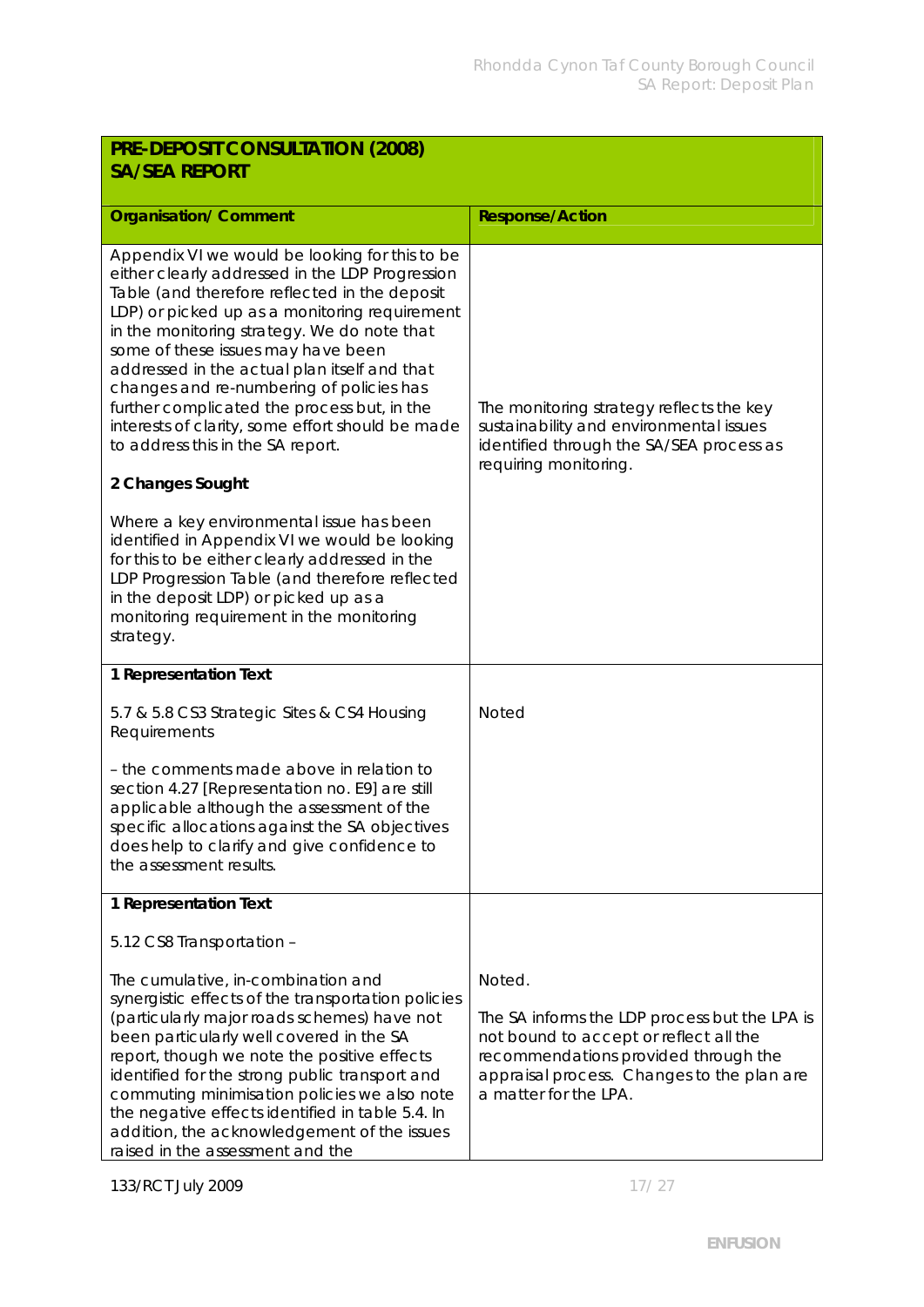| PRE-DEPOSIT CONSULTATION (2008)<br><b>SA/SEA REPORT</b>                                                                                                                                                                                                                                                                                                                                                                                                                                                                                                                                                                                                                                                                                                                                                                                                                    |                                                                                                                                                                                                                                                                               |
|----------------------------------------------------------------------------------------------------------------------------------------------------------------------------------------------------------------------------------------------------------------------------------------------------------------------------------------------------------------------------------------------------------------------------------------------------------------------------------------------------------------------------------------------------------------------------------------------------------------------------------------------------------------------------------------------------------------------------------------------------------------------------------------------------------------------------------------------------------------------------|-------------------------------------------------------------------------------------------------------------------------------------------------------------------------------------------------------------------------------------------------------------------------------|
| <b>Organisation/ Comment</b>                                                                                                                                                                                                                                                                                                                                                                                                                                                                                                                                                                                                                                                                                                                                                                                                                                               | <b>Response/Action</b>                                                                                                                                                                                                                                                        |
| recommendations subsequently made within<br>the SA report have not been incorporated<br>particularly well in the LDP.                                                                                                                                                                                                                                                                                                                                                                                                                                                                                                                                                                                                                                                                                                                                                      |                                                                                                                                                                                                                                                                               |
| 1 Representation Text                                                                                                                                                                                                                                                                                                                                                                                                                                                                                                                                                                                                                                                                                                                                                                                                                                                      |                                                                                                                                                                                                                                                                               |
| 5.29 & 5.30 AW14 Safeguarding minerals & AW<br>15 Community Amenity Buffer Zones -                                                                                                                                                                                                                                                                                                                                                                                                                                                                                                                                                                                                                                                                                                                                                                                         |                                                                                                                                                                                                                                                                               |
| While we appreciate that these polices have<br>undergone significant amendment as a result<br>of the consultation process it is not clear within<br>the report how they have been assessed or<br>how the<br>assessment of the previous policies (NSA32<br>and SSA 30, 31 & 32) now applies to these.                                                                                                                                                                                                                                                                                                                                                                                                                                                                                                                                                                       | The policies have been subject to appraisal<br>in the form they now appear in the current<br>document. As such they have been<br>appraised in precisely the same way as the<br>other plan policies against the SA<br>Framework which incorporates the required<br>SEA topics. |
| 2 Changes Sought                                                                                                                                                                                                                                                                                                                                                                                                                                                                                                                                                                                                                                                                                                                                                                                                                                                           | The appraisal has been undertaken in an<br>iterative manner therefore the assessment of                                                                                                                                                                                       |
| We would seek further clarification of how the<br>SEA process has been applied to these<br>policies.                                                                                                                                                                                                                                                                                                                                                                                                                                                                                                                                                                                                                                                                                                                                                                       | previous policy versions has informed the<br>appraisal these revised policies in an<br>ongoing manner.                                                                                                                                                                        |
| 1 Representation Text                                                                                                                                                                                                                                                                                                                                                                                                                                                                                                                                                                                                                                                                                                                                                                                                                                                      |                                                                                                                                                                                                                                                                               |
| Table 5.2 Summary of Southern Strategy Area<br>Policy SSA 4 Development in the key<br>settlement of<br>Tonyrefail and SSA 10 Housing allocations -                                                                                                                                                                                                                                                                                                                                                                                                                                                                                                                                                                                                                                                                                                                         | Noted.                                                                                                                                                                                                                                                                        |
| We note that the overall assessment for these<br>policies (and associated allocations) is<br>relatively positive. However, this assessment<br>seems to be primarily based on the<br>assumption that all the development will be<br>within the settlement boundary. We note that<br>significant areas of a protected site (Rhos<br>Tonyrefail SSSI) and other priority biodiversity<br>habitat lie within the settlement boundary and<br>are, therefore, surprised that further<br>consideration of this was not considered within<br>the SA for this policy. We would expect at least<br>some evaluation of the impact of significant<br>new development on these biodiversity<br>resources and potential recommendation of<br>mitigation and monitoring to ensure any<br>adverse environmental impact from this policy<br>is minimised. We do note that in the evaluation |                                                                                                                                                                                                                                                                               |

133/RCT July 2009 18/27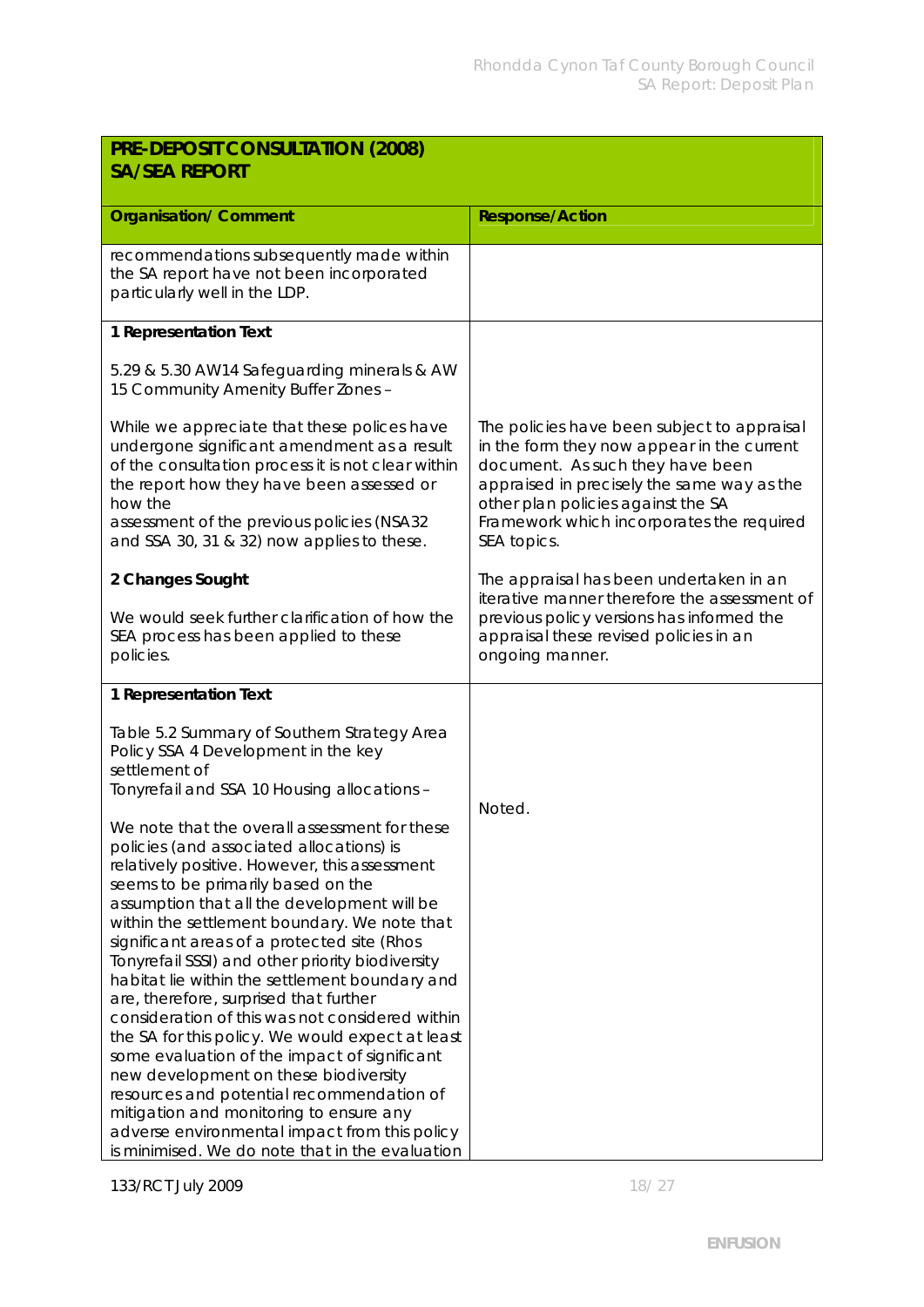| PRE-DEPOSIT CONSULTATION (2008)<br><b>SA/SEA REPORT</b>                                                                                                                                                                                                                                                                                                                                                                                                                                                                                                                                                                                                                                                                                                                                                                                                            |                                                                                                                                                                                                                                                                                                                                                                                                     |
|--------------------------------------------------------------------------------------------------------------------------------------------------------------------------------------------------------------------------------------------------------------------------------------------------------------------------------------------------------------------------------------------------------------------------------------------------------------------------------------------------------------------------------------------------------------------------------------------------------------------------------------------------------------------------------------------------------------------------------------------------------------------------------------------------------------------------------------------------------------------|-----------------------------------------------------------------------------------------------------------------------------------------------------------------------------------------------------------------------------------------------------------------------------------------------------------------------------------------------------------------------------------------------------|
| <b>Organisation/ Comment</b>                                                                                                                                                                                                                                                                                                                                                                                                                                                                                                                                                                                                                                                                                                                                                                                                                                       | <b>Response/Action</b>                                                                                                                                                                                                                                                                                                                                                                              |
| for policy SSA 10, it is identified that one of the<br>allocations does contain part of the above<br>mentioned SSSI and recommendations are<br>made but we also note that the LDP only<br>proposes that survey and mitigation should be<br>carried out prior to development taking place<br>and not agreed prior to allocations being<br>finalised as recommended. CCW fully<br>appreciates that the designation of a Site of<br>Special Scientific Interest does not preclude<br>development but both policy and legislation<br>strongly indicate that the presumption should<br>be against development wherever possible.<br>Given that the LDP sets the framework for<br>development we feel this is a weakness in the<br>SA report but, more importantly, represents<br>significant failing in the translation of the<br>SA/SEA process into the deposit plan. | This issue is addressed and noted in the site<br>specific appraisal.<br>The SA informs the LDP process but the LPA is<br>not bound to accept or reflect all the<br>recommendations provided through the<br>appraisal process. Changes to the plan are<br>a matter for the LPA.                                                                                                                      |
| 2 Changes Sought                                                                                                                                                                                                                                                                                                                                                                                                                                                                                                                                                                                                                                                                                                                                                                                                                                                   |                                                                                                                                                                                                                                                                                                                                                                                                     |
| We would expect at least some evaluation of<br>the impact of significant new development on<br>these biodiversity resources and potential<br>recommendation of mitigation and monitoring<br>to ensure any adverse environmental impact<br>from this policy is minimised.                                                                                                                                                                                                                                                                                                                                                                                                                                                                                                                                                                                           |                                                                                                                                                                                                                                                                                                                                                                                                     |
| 1 Representation Text                                                                                                                                                                                                                                                                                                                                                                                                                                                                                                                                                                                                                                                                                                                                                                                                                                              |                                                                                                                                                                                                                                                                                                                                                                                                     |
| Table 5.4 Significant Negative Effects Emerging<br>from the LDP -<br>While we appreciate that it is not the purpose<br>of the SEA process to remove all negative<br>environmental aspects from a plan as<br>complex and all encompassing as an LDP, it is<br>required that such effects are identified,<br>where possible quantified and mitigation or<br>monitoring proposed to ensure they are<br>avoided or minimised. We welcome,<br>therefore, the inclusion of table 5.4<br>2 Changes Sought<br>but feel some sort of response is required<br>either within the SA report (perhaps as part of                                                                                                                                                                                                                                                                | Table 5.4 highlights the negative effects<br>which are predicted from the<br>implementation of the plan as required<br>under SEA regulations. The report puts<br>forward mitigation suggestions where<br>appropriate and possible but acknowledges<br>that not all effects, social economic or<br>environmental, can be entirely mitigated in<br>the light of the level of development<br>required. |
| the monitoring strategy) or within the plan                                                                                                                                                                                                                                                                                                                                                                                                                                                                                                                                                                                                                                                                                                                                                                                                                        |                                                                                                                                                                                                                                                                                                                                                                                                     |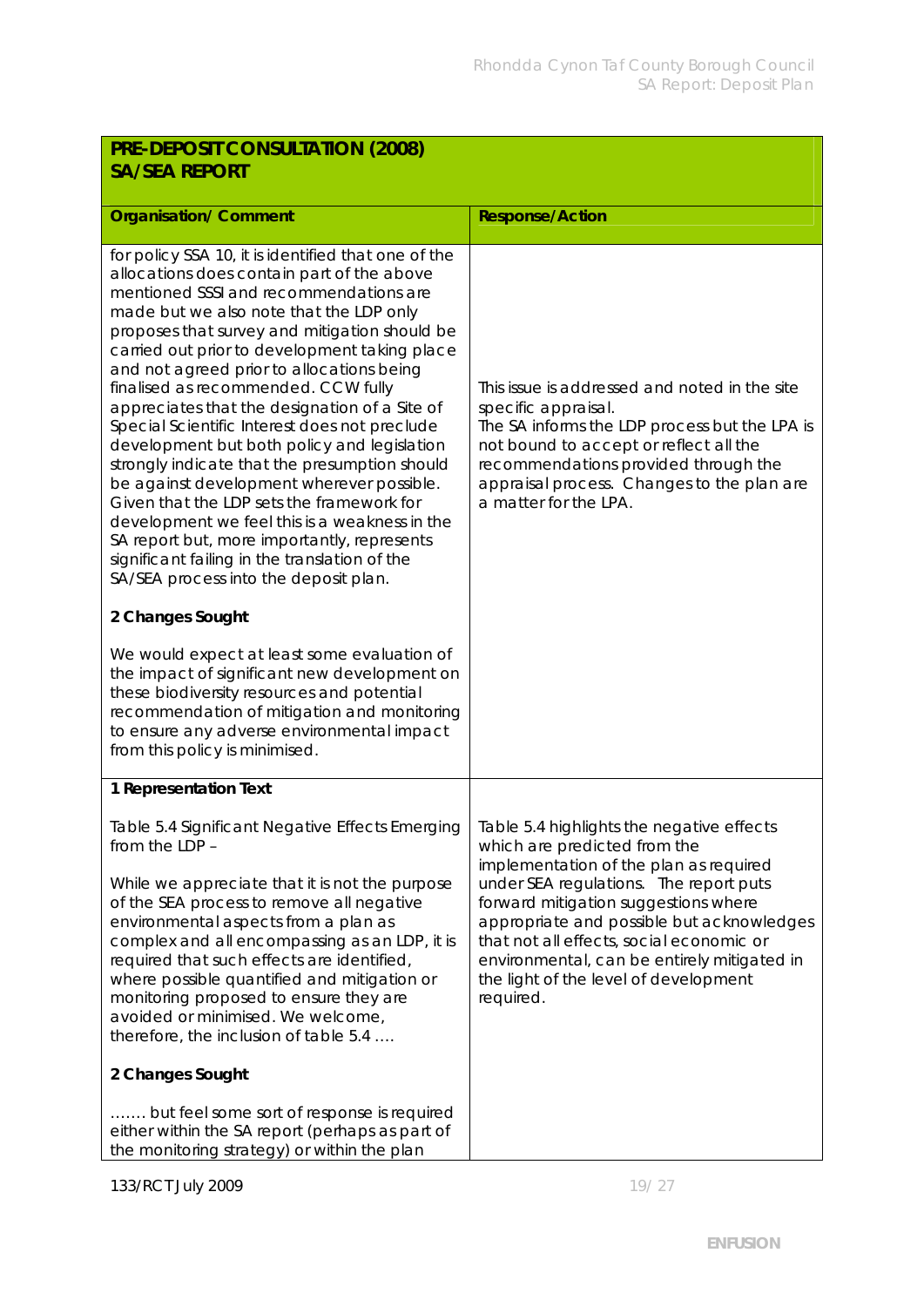| <b>Response/Action</b>                                                                                                                                                                      |
|---------------------------------------------------------------------------------------------------------------------------------------------------------------------------------------------|
|                                                                                                                                                                                             |
|                                                                                                                                                                                             |
| <b>Noted</b>                                                                                                                                                                                |
|                                                                                                                                                                                             |
|                                                                                                                                                                                             |
| Noted.                                                                                                                                                                                      |
|                                                                                                                                                                                             |
|                                                                                                                                                                                             |
|                                                                                                                                                                                             |
|                                                                                                                                                                                             |
| Noted.                                                                                                                                                                                      |
| Noted.                                                                                                                                                                                      |
| The indicators proposed reflect the key issue<br>identified previously in consultation with<br>CCW and take account of CCW's<br>comments and suggestions.<br>Include play space indicator?? |
|                                                                                                                                                                                             |
|                                                                                                                                                                                             |

133/RCT July 2009 20/ 27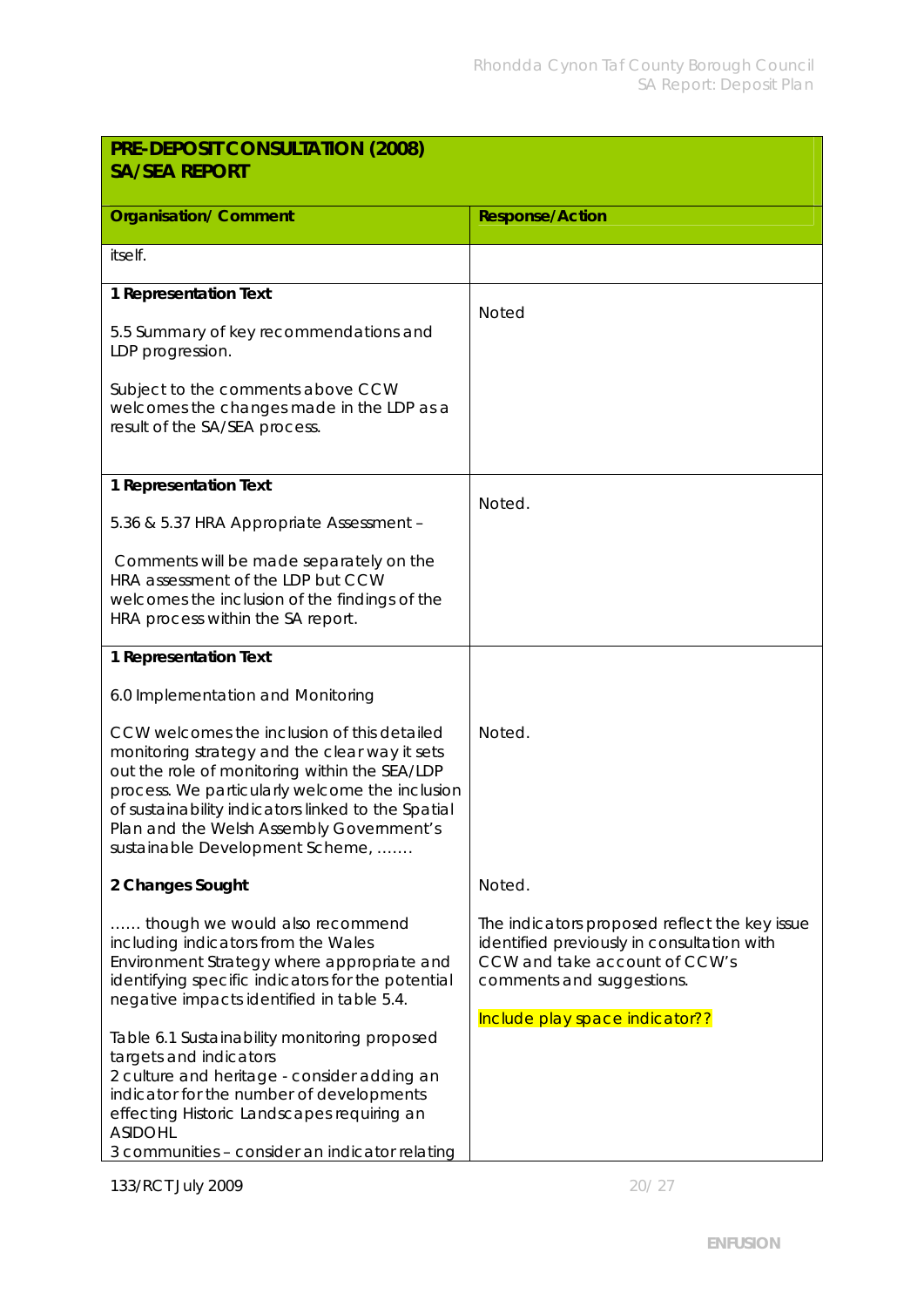| PRE-DEPOSIT CONSULTATION (2008)                                                                                                                                                                                                                                                                                                                                                                                                                                                                                                                                                                                                                                                                                                                                                                                                                                                                                                                                                                                                                                                                                                                                                                                                                                   |                                                                                                                                                                                                        |  |
|-------------------------------------------------------------------------------------------------------------------------------------------------------------------------------------------------------------------------------------------------------------------------------------------------------------------------------------------------------------------------------------------------------------------------------------------------------------------------------------------------------------------------------------------------------------------------------------------------------------------------------------------------------------------------------------------------------------------------------------------------------------------------------------------------------------------------------------------------------------------------------------------------------------------------------------------------------------------------------------------------------------------------------------------------------------------------------------------------------------------------------------------------------------------------------------------------------------------------------------------------------------------|--------------------------------------------------------------------------------------------------------------------------------------------------------------------------------------------------------|--|
| <b>SA/SEA REPORT</b>                                                                                                                                                                                                                                                                                                                                                                                                                                                                                                                                                                                                                                                                                                                                                                                                                                                                                                                                                                                                                                                                                                                                                                                                                                              |                                                                                                                                                                                                        |  |
|                                                                                                                                                                                                                                                                                                                                                                                                                                                                                                                                                                                                                                                                                                                                                                                                                                                                                                                                                                                                                                                                                                                                                                                                                                                                   |                                                                                                                                                                                                        |  |
| <b>Organisation/ Comment</b>                                                                                                                                                                                                                                                                                                                                                                                                                                                                                                                                                                                                                                                                                                                                                                                                                                                                                                                                                                                                                                                                                                                                                                                                                                      | <b>Response/Action</b>                                                                                                                                                                                 |  |
| to the Accessible Natural Green Space<br>Assessment for RCT (eg % of communities<br>meeting the minimum requirements), this<br>indicator would also cross reference to 4 -<br>health.<br>9 Landscape - consider using the LANDMAP<br>criteria (eg number of developments having<br>positive or negative impacts on LANDMAP<br>aspect layer(s))<br>10 Biodiversity - CCW support the link to BAP<br>habitats and species but you may also with to<br>consider improvements to ecological<br>connectivity and/or Ecosystems good and<br>services.<br>12 Climate Change - the plan should include<br>some measure for adaptation to climate<br>change (possibly link to water energy and<br>soils)<br>Specific additional monitoring indicators and<br>targets associated with the recommendations<br>of the HRA should also be incorporated,<br>notably air quality monitoring around the<br>Cardiff Beech Woods SAC and Blaencynon<br>SAC, water level monitoring around the<br>Blaencynon SAC and monitoring of suitable<br>marshy grassland habitats around the<br>Blaencynon SAC, particularly associated with<br>particular habitat creation/management<br>mitigation measures.<br>Additional monitoring indicators may be<br>identified from the plan itself. | Noted.                                                                                                                                                                                                 |  |
| Fernhill Rhondda Conservation Group                                                                                                                                                                                                                                                                                                                                                                                                                                                                                                                                                                                                                                                                                                                                                                                                                                                                                                                                                                                                                                                                                                                                                                                                                               |                                                                                                                                                                                                        |  |
| 1 Representation Text<br>5. SA Recommendations and progression.                                                                                                                                                                                                                                                                                                                                                                                                                                                                                                                                                                                                                                                                                                                                                                                                                                                                                                                                                                                                                                                                                                                                                                                                   |                                                                                                                                                                                                        |  |
| Page 759<br>appendix V11<br>This document contains the proposed<br>changes and the Council's comments on<br>those changes<br>The Deposit Draft Local Development Plan<br>2006 - 2021 has been checked to see if these<br>changes have taken place                                                                                                                                                                                                                                                                                                                                                                                                                                                                                                                                                                                                                                                                                                                                                                                                                                                                                                                                                                                                                 | The SA informs the LDP process but the LPA is<br>not bound to accept or reflect all the<br>recommendations provided through the<br>appraisal process. Changes to the plan are<br>a matter for the LPA. |  |
| Policy NSA 5                                                                                                                                                                                                                                                                                                                                                                                                                                                                                                                                                                                                                                                                                                                                                                                                                                                                                                                                                                                                                                                                                                                                                                                                                                                      |                                                                                                                                                                                                        |  |

133/RCT July 2009 21/27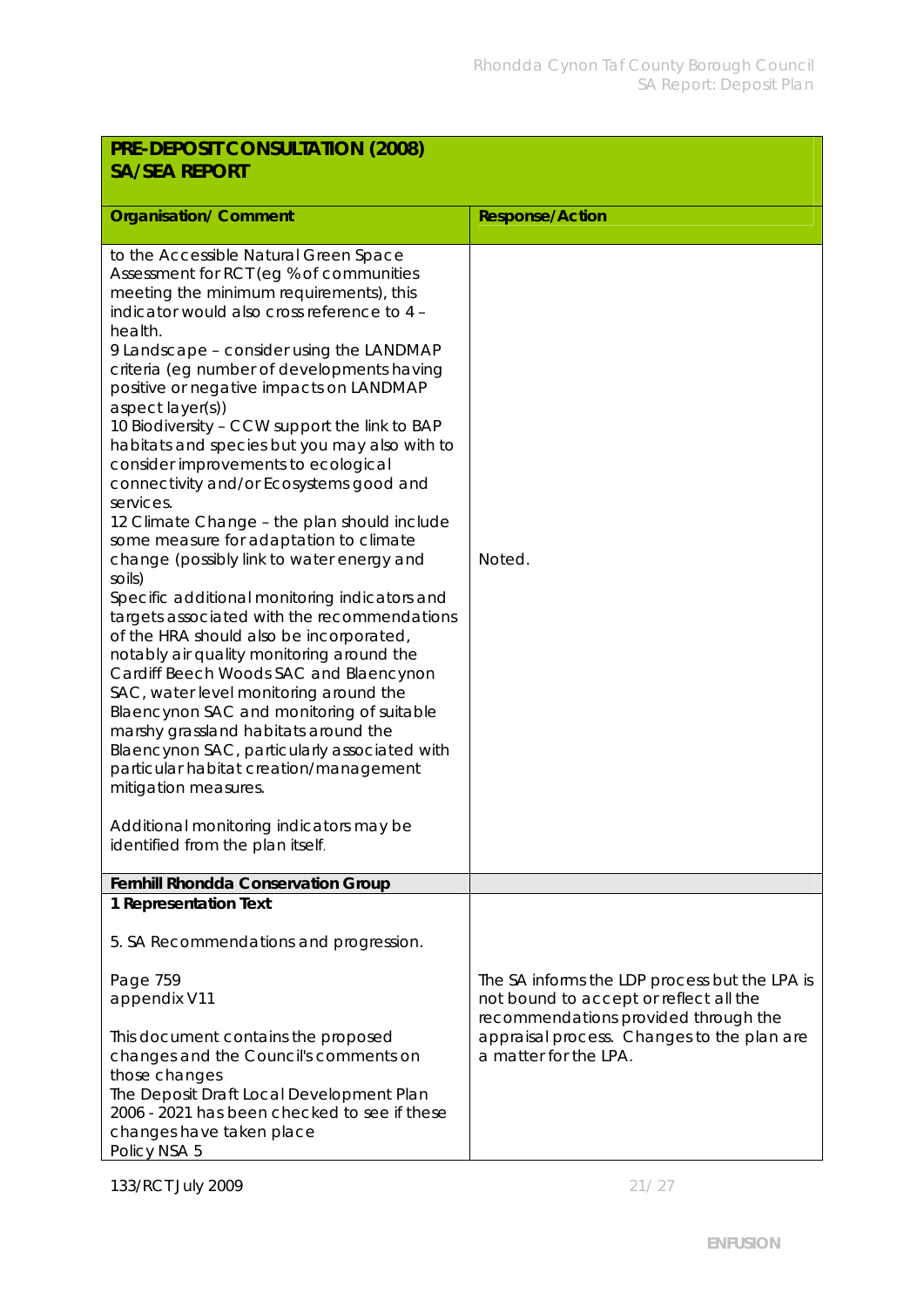| PRE-DEPOSIT CONSULTATION (2008)<br><b>SA/SEA REPORT</b>                                                                                                                                                                                                                                                                                                                                                                                                                                                       |                                                                                                                                                                                                        |
|---------------------------------------------------------------------------------------------------------------------------------------------------------------------------------------------------------------------------------------------------------------------------------------------------------------------------------------------------------------------------------------------------------------------------------------------------------------------------------------------------------------|--------------------------------------------------------------------------------------------------------------------------------------------------------------------------------------------------------|
| <b>Organisation/ Comment</b>                                                                                                                                                                                                                                                                                                                                                                                                                                                                                  | <b>Response/Action</b>                                                                                                                                                                                 |
| The SEA comments show how unsuitable this is<br>as a Strategic Site, but the Council are<br>determined to take this site forward. The only<br>comment the Council made was the need for<br>mitigation measures for the Environmental<br>Issues (which include driving the access road<br>across ancient Meadowland, bearing a SINC<br>designation).                                                                                                                                                           |                                                                                                                                                                                                        |
| The serious problems of access to this site for<br>both Public Transport and Cars,<br>Contamination, Flooding Issues, Sewerage<br>Issues, and the Intrusion into the Wonderful<br>Landscape of Histroical,<br>Geological and Cultural note - has been<br>glossed over.<br>It is this plethora of problems that made the<br>site fail so many of the Sustainability Criteria.                                                                                                                                  |                                                                                                                                                                                                        |
| 2 Changes Sought                                                                                                                                                                                                                                                                                                                                                                                                                                                                                              |                                                                                                                                                                                                        |
| If the Council can over-ride the results of the<br>lengthy Sustainability Appraisal and the<br>advice of the Experts in their respective fields,<br>it brings into question the whole LDP process.                                                                                                                                                                                                                                                                                                            |                                                                                                                                                                                                        |
| 1 Representation Text                                                                                                                                                                                                                                                                                                                                                                                                                                                                                         |                                                                                                                                                                                                        |
| SA Recommendation and Progression<br>Page 761<br>Para item 1<br>Appendix V11<br>Policy NSA 12                                                                                                                                                                                                                                                                                                                                                                                                                 | The SA informs the LDP process but the LPA is<br>not bound to accept or reflect all the<br>recommendations provided through the<br>appraisal process. Changes to the plan are<br>a matter for the LPA. |
| This document contains the proposed<br>changes and the Council's comments on<br>these changes<br>The Deposit Draft Local Development Plan<br>2006 - 2021 has been checked to see if these<br>changes have taken place.<br>Policy NSA - 12 Boundary Changes<br>Sustainability Appraisal: Progression Table NSA<br>12 Settlement Boundaries<br>The Council disagreed with the suggested<br>changes, the explanation of the reason given<br>makes specific reference to "defined problems<br>in Housing supply". |                                                                                                                                                                                                        |

133/RCT July 2009 22/ 27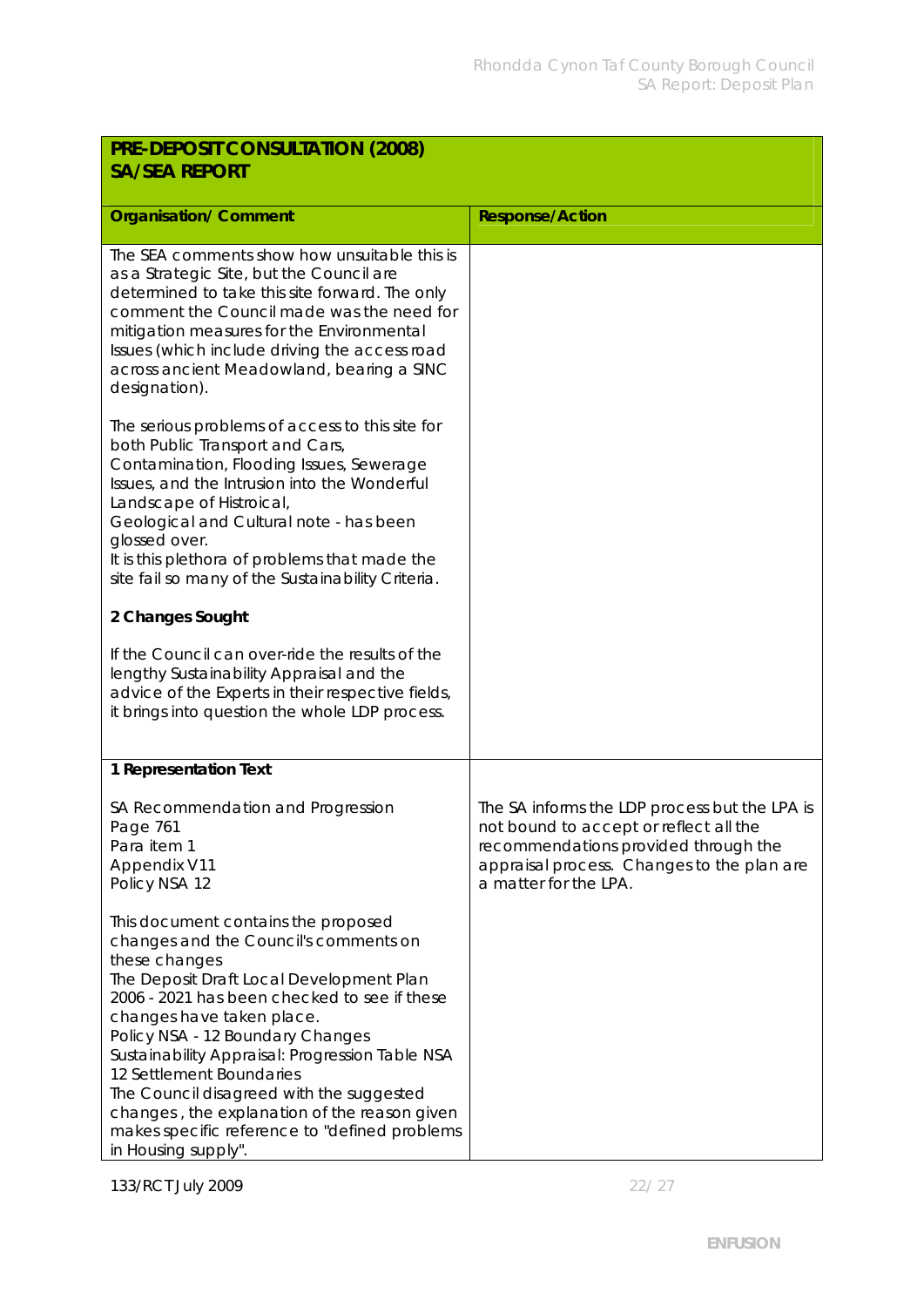| PRE-DEPOSIT CONSULTATION (2008)<br><b>SA/SEA REPORT</b>                                                                                                                                                                                                                                                                                                                                                                                                                                                                                                                                                                                                                                                                                    |                                                                                                                                                                                                                       |
|--------------------------------------------------------------------------------------------------------------------------------------------------------------------------------------------------------------------------------------------------------------------------------------------------------------------------------------------------------------------------------------------------------------------------------------------------------------------------------------------------------------------------------------------------------------------------------------------------------------------------------------------------------------------------------------------------------------------------------------------|-----------------------------------------------------------------------------------------------------------------------------------------------------------------------------------------------------------------------|
| <b>Organisation/ Comment</b>                                                                                                                                                                                                                                                                                                                                                                                                                                                                                                                                                                                                                                                                                                               | <b>Response/Action</b>                                                                                                                                                                                                |
| The Statistical data used for the housing<br>apportionment allocated a total of 45 houses<br>to the Treherbert Ward. Many more than this<br>have recently been approved by planning.<br>Therefore there is no problem in housing supply<br>in the Treherbert area.<br>The boundary changes have allowed 600<br>houses to be allocated in the Treherbert Ward.<br>Surely this is a contradiction to the statement<br>above. Also the word need has not been<br>qualified.<br>This is more than excessive; there is no<br>justification or need for this number of houses<br>in this ward.                                                                                                                                                   |                                                                                                                                                                                                                       |
| 2 Changes Sought                                                                                                                                                                                                                                                                                                                                                                                                                                                                                                                                                                                                                                                                                                                           |                                                                                                                                                                                                                       |
| The SEA exercise was time consuming and<br>expensive and if it's guidelines are not<br>followed why was it necessary in the first place                                                                                                                                                                                                                                                                                                                                                                                                                                                                                                                                                                                                    |                                                                                                                                                                                                                       |
| 1 Representation Text                                                                                                                                                                                                                                                                                                                                                                                                                                                                                                                                                                                                                                                                                                                      |                                                                                                                                                                                                                       |
| 1. SA of Core Strategy<br>No1 SA of Core Strategy<br>The document as a whole is much too<br>technical for the average member of the<br>Public to comprehend.<br>The contents information at the start of the<br>report states "Appendices (available<br>separately)"<br>I tried unsuccessfully to access then through<br>the available Electronic means, this<br>necessitated me trawling through the 784<br>page document for the page I required!<br>This consultation is based upon information<br>provided in appendix V1 and V11. Section 5.0<br>SA of Deposit Plan 2009 bullet point 7.<br>I was probably one of the few people who<br>took the time to read the full report.<br>The SA of Core Strategy<br>SA of Area Wide Policies | The document has to be written to comply<br>with both SEA and SA regulations. However<br>a non technical summary, which is a<br>specific requirement of the SEA Directive is<br>also provided and comments are noted. |
| SA of Strategic Areas                                                                                                                                                                                                                                                                                                                                                                                                                                                                                                                                                                                                                                                                                                                      |                                                                                                                                                                                                                       |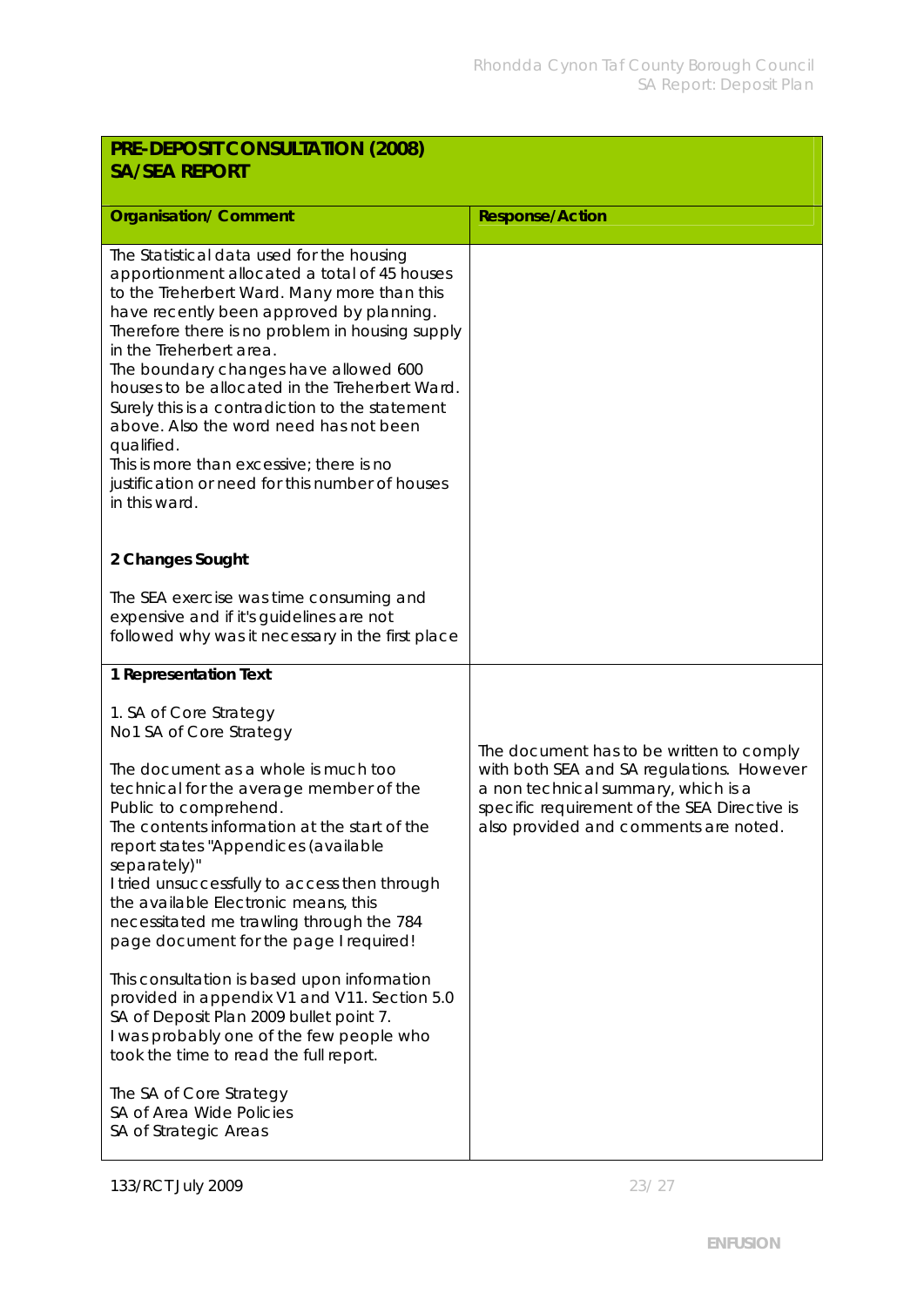| PRE-DEPOSIT CONSULTATION (2008)<br><b>SA/SEA REPORT</b>                                                                                                                                                                                                                                                                                                                                                                                                                                                                                                             |                        |
|---------------------------------------------------------------------------------------------------------------------------------------------------------------------------------------------------------------------------------------------------------------------------------------------------------------------------------------------------------------------------------------------------------------------------------------------------------------------------------------------------------------------------------------------------------------------|------------------------|
| <b>Organisation/ Comment</b>                                                                                                                                                                                                                                                                                                                                                                                                                                                                                                                                        | <b>Response/Action</b> |
| Whilst the comments in the suggested<br>mitigation and enhancement measures are<br>appropriate and interesting to note, there is no<br>indication given that they have been<br>addressed. This comes much later in the LDP<br>Progression Table.<br>Nonetheless at this point we are being asked<br>to comment upon a set of Strategies which<br>could have changed before the final version<br>of the Deposit Draft Local Development Plan<br>was issued.                                                                                                          |                        |
| 2 Changes Sought                                                                                                                                                                                                                                                                                                                                                                                                                                                                                                                                                    |                        |
| THE DOCUMENTS SHOULD BE MADE MORE<br>UNDERSTANDABLE                                                                                                                                                                                                                                                                                                                                                                                                                                                                                                                 |                        |
| Agent: Burges Salmon Client: Nuon Renewables                                                                                                                                                                                                                                                                                                                                                                                                                                                                                                                        |                        |
| 1 Representation Text                                                                                                                                                                                                                                                                                                                                                                                                                                                                                                                                               |                        |
| This representation relates to the SA of Area<br><b>Wide Policies</b><br>Page No. 32<br>Para No. 5.28                                                                                                                                                                                                                                                                                                                                                                                                                                                               | <b>Noted</b>           |
| The SA goes on to recommend that "site<br>restoration needs to be appropriately<br>considered to improve the performance of<br>the policy." (para 5.28) and that if this<br>recommendation is adopted the assessment<br>would be classified 'no sustainability<br>constraints, development acceptable".<br>Nuon would welcome the adoption of the<br>recommendation however, any stipulation of<br>site restoration proposals made in the Deposit<br>Plan must ensure flexibility is maintained to<br>secure the best outcome for the SSA F<br>identified in TAN 8. |                        |
| 2 Changes Sought                                                                                                                                                                                                                                                                                                                                                                                                                                                                                                                                                    |                        |
| None                                                                                                                                                                                                                                                                                                                                                                                                                                                                                                                                                                |                        |
| 1 Representation Text                                                                                                                                                                                                                                                                                                                                                                                                                                                                                                                                               |                        |
| Representation to SA of Area Wide Policies<br>Page No. 434<br>Para No. 9                                                                                                                                                                                                                                                                                                                                                                                                                                                                                            |                        |

133/RCT July 2009 24/ 27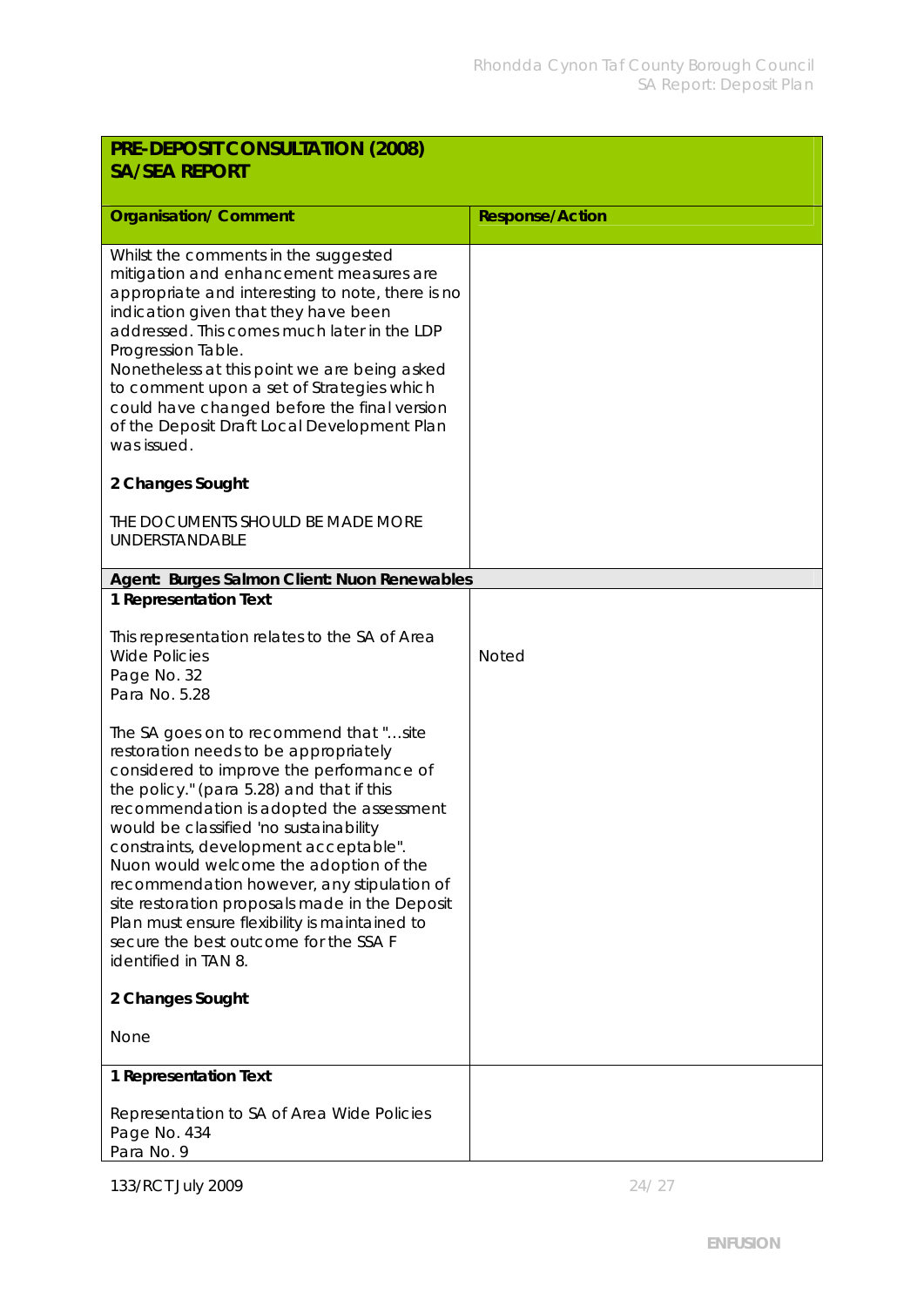| PRE-DEPOSIT CONSULTATION (2008)<br><b>SA/SEA REPORT</b>                                                                                                                                                                                                                                                                                                                                                                                                                                                                                                          |                                                                                                                                                                                                                                                                                                                                                                                                                                      |
|------------------------------------------------------------------------------------------------------------------------------------------------------------------------------------------------------------------------------------------------------------------------------------------------------------------------------------------------------------------------------------------------------------------------------------------------------------------------------------------------------------------------------------------------------------------|--------------------------------------------------------------------------------------------------------------------------------------------------------------------------------------------------------------------------------------------------------------------------------------------------------------------------------------------------------------------------------------------------------------------------------------|
| <b>Organisation/ Comment</b>                                                                                                                                                                                                                                                                                                                                                                                                                                                                                                                                     | <b>Response/Action</b>                                                                                                                                                                                                                                                                                                                                                                                                               |
| The suggested mitigation and enhancement<br>measures should acknowledge that, in<br>accordance with TAN 8, within (and<br>immediately adjacent to) SSA's, the implicit<br>objective is to accept landscape change I.e.<br>a significant change in landscape character<br>from wind turbine development (TAN 8<br>Appendix D, Paragraph 8.4).<br>2 Changes Sought<br>Insert after "site restoration proposals", "having<br>regard to the policy in TAN 8 that within, and<br>immediately adjacent to, SSA's, significant<br>landscape change should be accepted". | This paragraph refers to the visual impact<br>when the wind turbines are in situation<br>rather than if they become redundant. It is<br>entirely accepted that there will be change<br>within and adjacent to the turbines during<br>the operational period but the mitigation is<br>suggested so that impact is minimised if,<br>and when, other technologies replace the<br>current demand for on shore wind energy<br>generation. |
| 1 Representation Text                                                                                                                                                                                                                                                                                                                                                                                                                                                                                                                                            | No change.                                                                                                                                                                                                                                                                                                                                                                                                                           |
| Representation to SA of Area Wide Policies<br>Page No. 432<br>Para No. 1                                                                                                                                                                                                                                                                                                                                                                                                                                                                                         |                                                                                                                                                                                                                                                                                                                                                                                                                                      |
| The nature of the sustainability effect of policy<br>on the SA Objective of Housing is unlikely to be<br>'No impact on the provision of housing'.<br>However AW 13 itself states that any proposal<br>for wind farm development should be located<br>at least 500m from the nearest residential                                                                                                                                                                                                                                                                  | The amount of housing brought forward by<br>Policy AW9 Buildings in the countryside is<br>likely to be very small and therefore it is not<br>considered that Policy AW13 will have a<br>significant effect.                                                                                                                                                                                                                          |
| property recognising the difficulties that can<br>arise from conflicting land uses. In making this<br>representation it should be noted that Nuon<br>does not accept the absolute nature of this<br>part of Policy AW 13.                                                                                                                                                                                                                                                                                                                                        | Policy NSA 5 refers to the strategic site at<br>Former Fernhill Colliery Site, Blaenrhondda<br>for 400 houses and represents the<br>sustainable redevelopment of a previously<br>developed site. Given the wide area<br>covered by the SSA and the requirement for                                                                                                                                                                   |
| 2 Changes Sought                                                                                                                                                                                                                                                                                                                                                                                                                                                                                                                                                 | wind turbines to be sited only 500 metres<br>from residential development it is                                                                                                                                                                                                                                                                                                                                                      |
| Re-evaluate the impact of AW 13 on housing<br>particularly the strategic sites identified in Draft<br>Deposit Local Development Plan NSA 5<br>housing and housing built in accordance with<br>AW 9                                                                                                                                                                                                                                                                                                                                                               | considered that there is scope for both<br>forms of development to be<br>accommodated. AW13 only refers to large<br>wind turbine development (over 25m) whilst<br>Policy AW12 refers to small wind turbine<br>development and does not put a distance<br>restriction on wind turbine development.                                                                                                                                    |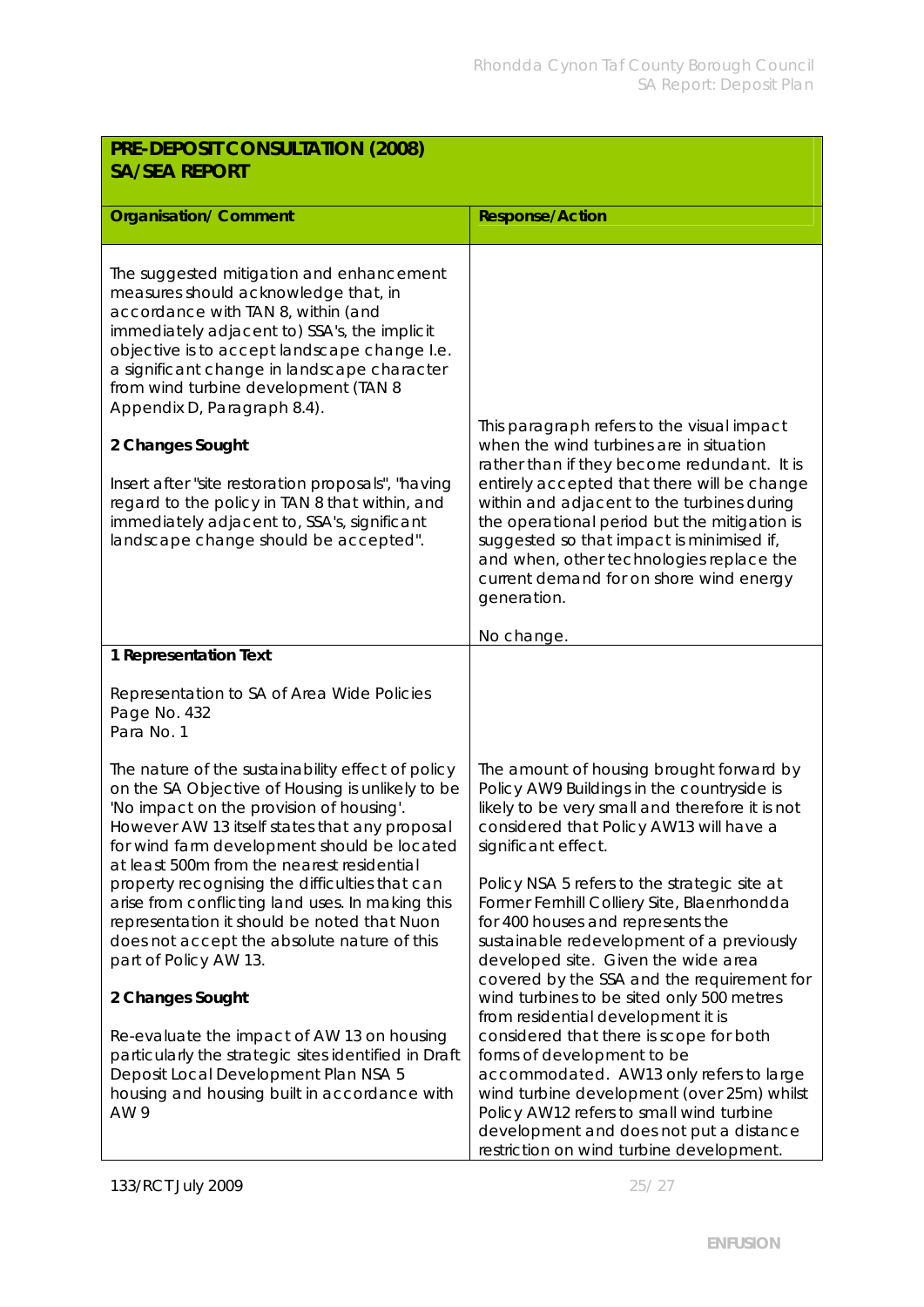| PRE-DEPOSIT CONSULTATION (2008)<br><b>SA/SEA REPORT</b>                                                                                                                                                                                                                                                                                                                                                                                           |                                                                                                                                                                                                                                                                                                                                                                                 |  |
|---------------------------------------------------------------------------------------------------------------------------------------------------------------------------------------------------------------------------------------------------------------------------------------------------------------------------------------------------------------------------------------------------------------------------------------------------|---------------------------------------------------------------------------------------------------------------------------------------------------------------------------------------------------------------------------------------------------------------------------------------------------------------------------------------------------------------------------------|--|
| <b>Organisation/ Comment</b>                                                                                                                                                                                                                                                                                                                                                                                                                      | <b>Response/Action</b>                                                                                                                                                                                                                                                                                                                                                          |  |
|                                                                                                                                                                                                                                                                                                                                                                                                                                                   | All applications will be determined in<br>accordance with TAN 8 which also<br>recommends that "At the local level,<br>accepted thresholds of change, having<br>regard to nationally developed energy<br>capacity targets, can be established by<br>more detailed assessments". When carried<br>out this work should further inform the<br>capacity of the SSA in this location. |  |
| 1 Representation Text                                                                                                                                                                                                                                                                                                                                                                                                                             |                                                                                                                                                                                                                                                                                                                                                                                 |  |
| Representation to SA of Area Wide Policies<br>Page No. 437                                                                                                                                                                                                                                                                                                                                                                                        |                                                                                                                                                                                                                                                                                                                                                                                 |  |
| The SA states that "The issue of necessary<br>transmission cables and pylons to serve<br>developments of this scale are even more<br>significant in terms of impacts on landscape<br>and biodiversity"<br>It is not apparent what the SA's basis for<br>claiming that the issues of cables and pylons<br>serving the wind farm development are even<br>more significant in terms of impact on<br>landscape and biodiversity than<br>the turbines. | Transmission cables and pylons are intrusive<br>in the landscape and necessarily often<br>across large areas of land. However, it is<br>noted that they may not be "even more<br>significant".                                                                                                                                                                                  |  |
| The SA goes on to recommend that the policy<br>be improved by stipulating after use site<br>restoration proposals. If this recommendation is<br>adopted the assessment would be classified<br>'no sustainability constraints, development<br>acceptable'.<br>Nuon would welcome the adoption of the<br>recommendation and the change in the<br>sustainability assessment result to 'no                                                            | Change:                                                                                                                                                                                                                                                                                                                                                                         |  |
| sustainability constraints, development<br>acceptable'. However, any stipulation of site<br>restoration proposals made in the Deposit Plan<br>must ensure flexibility is maintained to secure<br>the best outcome for the SSA F identified in<br>TAN 8.                                                                                                                                                                                           | Wording amended to read "The issue of<br>necessary transmission cables and pylons to<br>serve developments of this scale is also<br>significant in terms of impacts on the<br>landscape and biodiversity"                                                                                                                                                                       |  |
| 2 Changes Sought                                                                                                                                                                                                                                                                                                                                                                                                                                  |                                                                                                                                                                                                                                                                                                                                                                                 |  |
| Delete the words "are even more significant                                                                                                                                                                                                                                                                                                                                                                                                       |                                                                                                                                                                                                                                                                                                                                                                                 |  |

133/RCT July 2009 26/ 27